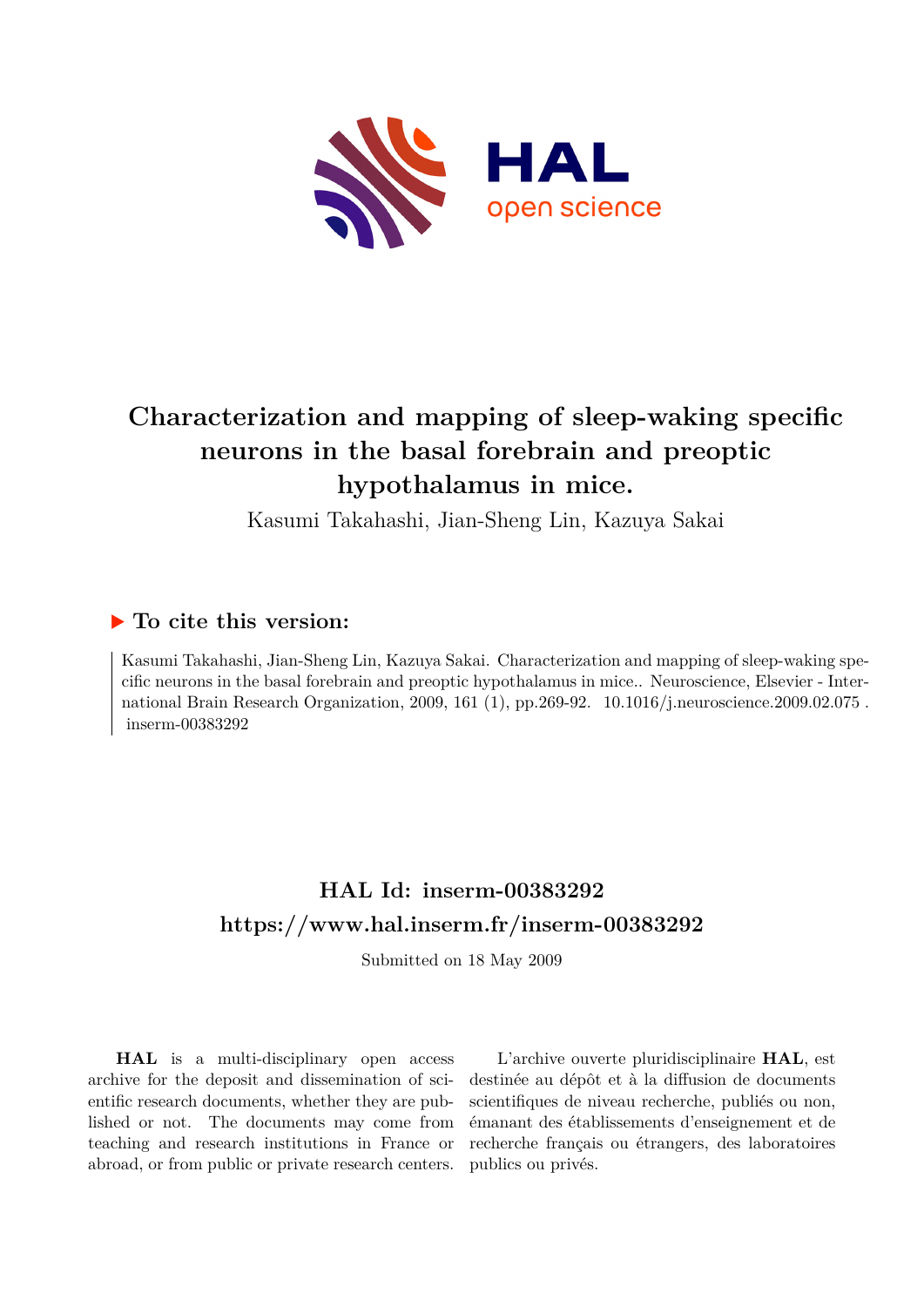# Section Editor: Systems Neuroscience, Dr. M. Kimura

# CHARACTERIZATION AND MAPPING OF SLEEP-WAKING SPECIFIC NEURONS IN THE BASAL FOREBRAIN AND PREOPTIC HYPOTHALAMUS IN MICE

Kazumi TAKAHASHI $^{\dagger}$ \*, Jian-Sheng LIN $^{\dagger}$ and Kazuya SAKAI $^{\dagger}$ 

<sup>†</sup>INSERM U628, Lyon, F-69373 and Claude Bernard University Lyon 1, 8 Avenue Rockefeller, Lyon Cedex 08, F69373, France

\*Department of Physiology, Fukushima Medical University, 1 Hikarigaoka, Fukushima 9601295, Japan

#### Running title: Sleep-waking discharge of preoptic/basal forebrain neurons

Total number of Figures: 19

Total number of Tables: 1

Number of pages: 35

#### Corresponding author:

K. Sakai INSERM U628, Université Claude Bernard, Lyon 1 8 Avenue Rockefeller, 69373 Lyon Cedex 08, France Tel: +(33) 4 78 77 71 22; Fax: +(33) 4 78 77 71 51

E-mail: sakai@univ-lyon1.fr

Key words: mouse, single unit recording, sleep-waking states, preoptic area, basal forebrain

# Acknowledgements:

This study was supported by INSERM U628 and Claude Bernard University. K. Takahashi was supported by grants from the Fyssen Foundation.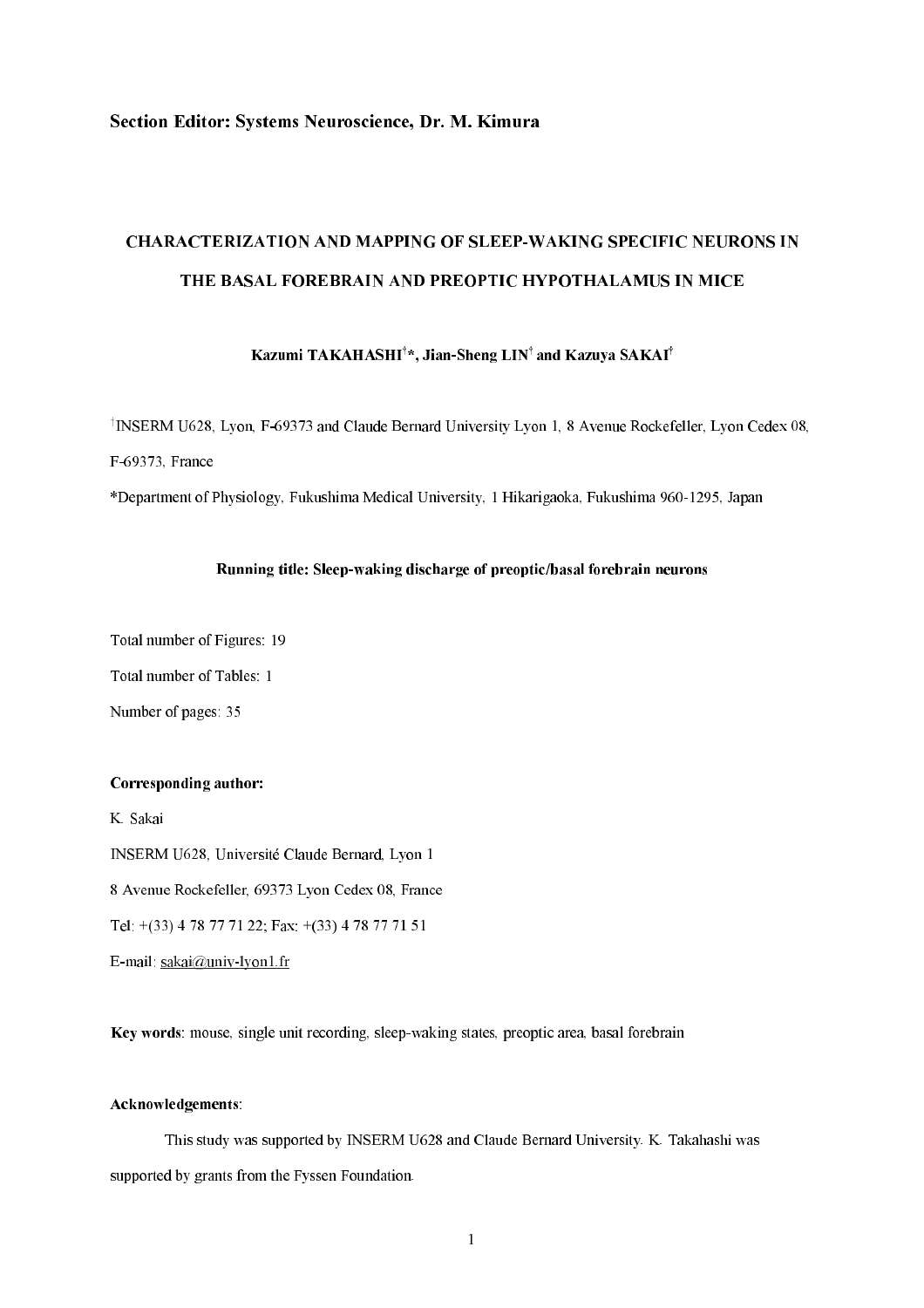#### Abbreviations:

AHA, anterior hypothalamic area; AW, active waking; BFB, basal forebrain; ChAT, choline acetyltransferase; CV, coefficient of variation; D, drowsy state; EEG electroencephalogram, EMG, electromyogram; GABA, gamma-aminobutyric acid; Glu, glutamate; HA, histamine, HDB, nucleus of the diagonal band of Broca; IMEANFR, instantaneous mean frequency; LH, lateral hypothalamic area; LTS, low threshold spike; MCPO, magnocellular preoptic nucleus; MPO, medial preoptic area; NA, noradrenaline; Orx/Hcrt, orexin/hypocretin; POA, preoptic area; PH, posterior hypothalamus; QW, quiet waking; SI, substantia innominata; SWS, slow wave sleep; TI-S and TI-R, slowly and rapidly discharging tonic type I neurons, respectively; TI-Ss and TI-Rs, TIS and TIR neurons discharging specifically in association with cortical activation during both waking and PS, respectively; VLPO, ventrolateral preoptic nucleus; vlPOA, ventrolateral preoptic area; W, wakefulness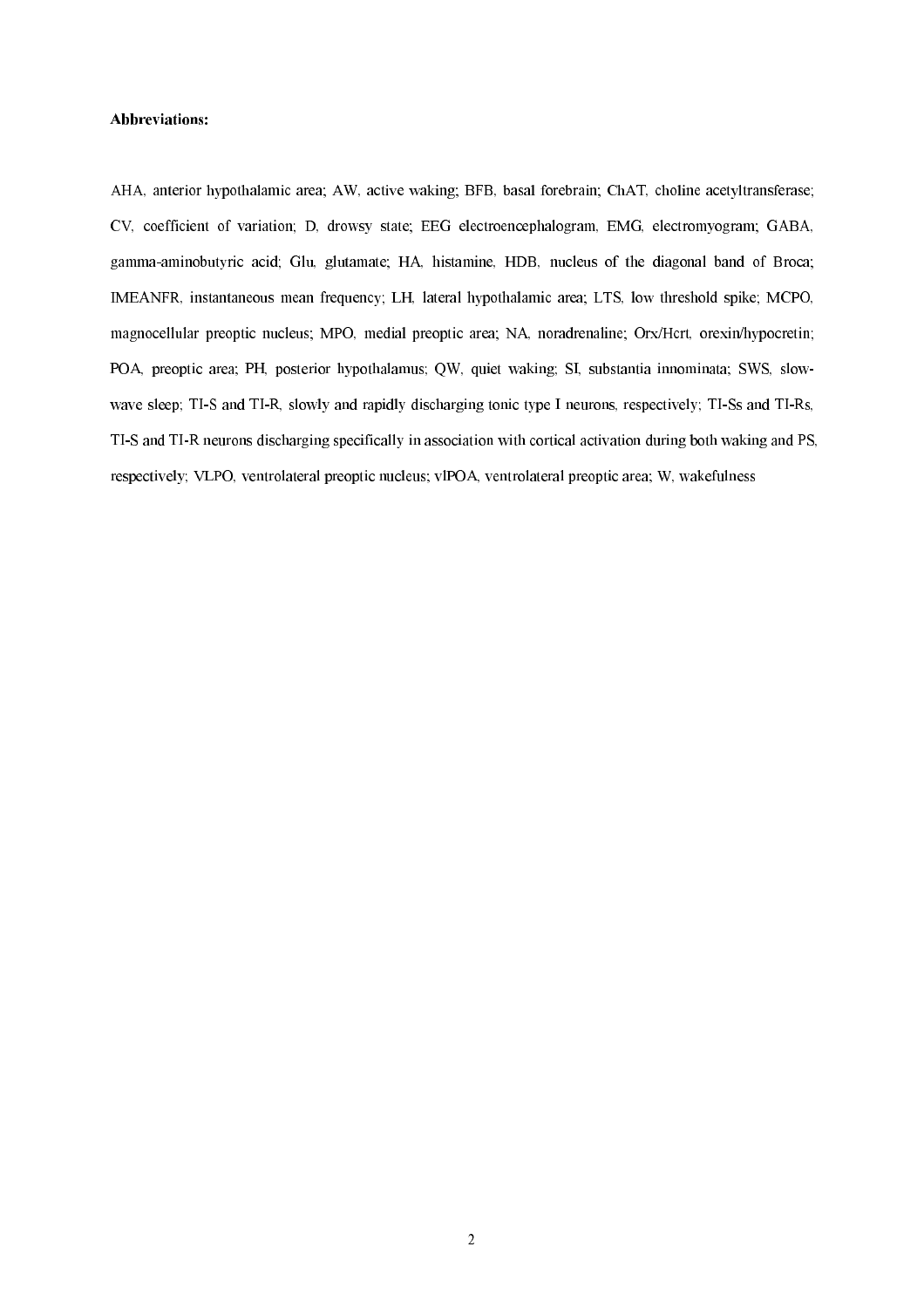#### Abstract

We recorded 872 single units across the complete sleep-waking cycle in the mouse preoptic area (POA) and basal forebrain (BFB), which are deeply involved in the regulation of sleep and wakefulness (W). Of these, 552 were sleep-active, 96 were waking-active, 106 were active during both waking and paradoxical sleep (PS), and the remaining 118 were state-indifferent. Among the 872, we distinguished slow-wave sleep (SWS)-specific, SWS/PS-specific, PS-specific, W-specific, and W/PS-specific neurons, the last group being further divided into TI-Ss and TI-Rs. Both the SWS/PS-specific and PS-specific neurons were distributed throughout a wide region of the POA and BFB, whereas the SWSspecific neurons were mainly located in the middle and ventral half of the POA and adjacent BFB, as were the W-specific and W/PS-specific neurons. At the transition from waking to sleep, the majority of SWS-specific and all SWS/PS-specific neurons fired after the onset of cortical synchronization (deactivation), whereas all W-specific and W/PS-specific neurons showed a significant decrease in firing rate  $> 0.5$  s before the onset. At the transition from SWS to W, the sleep-specific neurons showed a significant decrease in firing rate 0.1 s before the onset of cortical activation, while the W-specific and W/PSspecific neurons fired  $> 0.5$  s before the onset. TI-Ss neurons were characterized by a triphasic broad action potential, slow single isolated firing, and an antidromic response to cortical stimulation, whereas TIRs neurons were characterized by a narrow action potential and high frequency burst discharge in association with theta waves in PS. These data suggest that the forebrain sleep/waking switch is regulated by opposing activities of sleep-promoting (SWS-specific and SWS/PS-specific) and waking-promoting (W-specific and W/PS-specific) neurons, that the initiation of sleep is caused by decreased activity of the waking-promoting neurons (disfacilitation), and that the W/PS-specific neurons are deeply involved in the processes of cortical activation/deactivation.

 $(299 \text{ words})$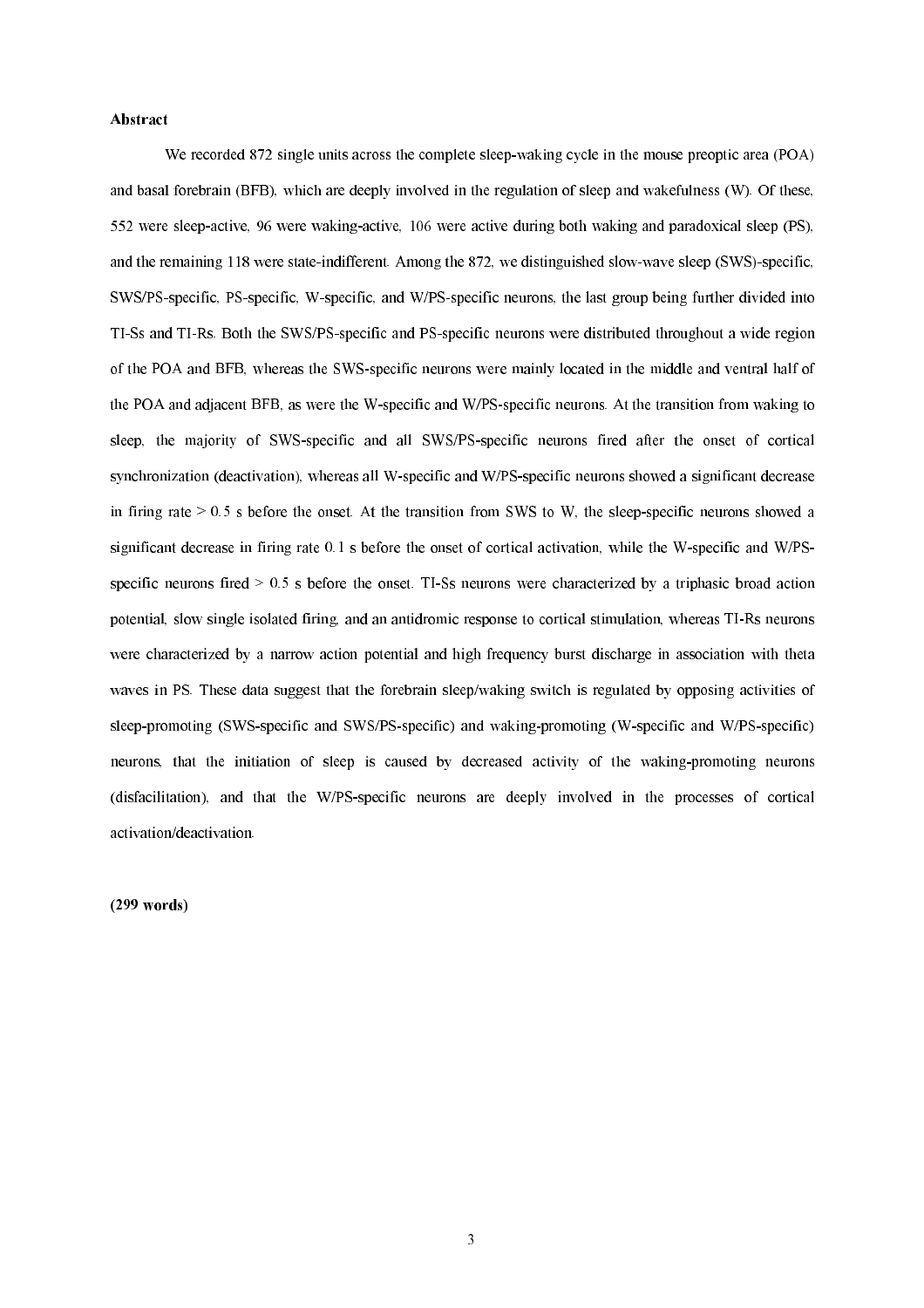# Introduction

The preoptic area (POA) of the anterior hypothalamus and the adjacent basal forebrain (BFB) play an important role in the regulation of homeostatic and cognitive processes, including blood pressure, thermoregulation, sexual behavior, attention, learning, and cortical activity (Boulant and Dean, 1986; Everitt, 1990; Everitt and Robbins, 1997; Jones, 2004). Both regions are deeply involved in the regulation of sleep waking states. On the basis of neuropathological studies in humans, von Economo (von Economo, 1930) proposed, early in the 20<sup>th</sup> century, the concept of opposing hypothalamic sleep-promoting and wakingpromoting systems, because patients suffering from severe insomnia were found on postmortem to have inflammatory lesions in the POA, whereas those suffering from severe hypersomnia before death had lesions in the vicinity of the posterior hypothalamus (PH). This concept was supported by early experimental studies (Moruzzi, 1972; Nauta, 1946) and confirmed by recent studies in animals: destruction or inactivation of posterior hypothalamic neurons results in somnolence and hypersomnia (Lin et al., 1989; Sakai et al., 1990), whereas similar treatment of POA/BFB neurons leads to insomnia (Lin et al., 1989; McGinty and Sterman, 1968; Sakai et al., 1990; Sallanon et al., 1989). The existence of sleep-promoting mechanisms in the POA and wakingpromoting mechanisms in the PH has been demonstrated by a variety of experimental studies, including lesion, stimulation, microinjection of neurochemical agents, single unit recording, c-fos expression, and genetic approaches (Huang et al., 2007; Jones, 2005; Lin, 2000; McGinty and Szymusiak, 2001; Sakai et al., 1990; Sakurai, 2002; Saper et al., 2001).

Recently, based on the sleep-related expression of the immediate early gene c-fos, a marker of neuronal activation, a restricted collection of neurons has been described in the ventrolateral region of the POA, referred to as the "ventrolateral preoptic nucleus (VLPO)" (see, however, Fig. 1), and these were proposed to be the principal sleep-promoting cell group within the POA and BFB (Sherin et al., 1996). More recent c-fos studies found other sleep-promoting cell groups, as well as waking-promoting ones, in the POA and BFB (Gong et al., 2000; Gvilia et al., 2006; Modirrousta et al., 2004). However, cfos expression studies are not suitable for revealing neuronal discharge activity during the sleep-waking states. The sleep/waking-related neuronal activity of POA/BFB neurons can only be determined by recording their unit activity during the sleepwaking cycle. Single unit recording studies in naturally waking-sleeping cats and rats have reported units that discharge at the highest rate during either cortical slow wave activity, observed during slow-wave sleep (SWS), or cortical activation (desynchronization), occurring during wakefulness (W) and/or paradoxical sleep (PS) (Alam et al., 1996; Détari et al., 1984; Koyama and Hayaishi, 1994; Lee et al., 2004; Osaka and Matsumura, 1994; Szymusiak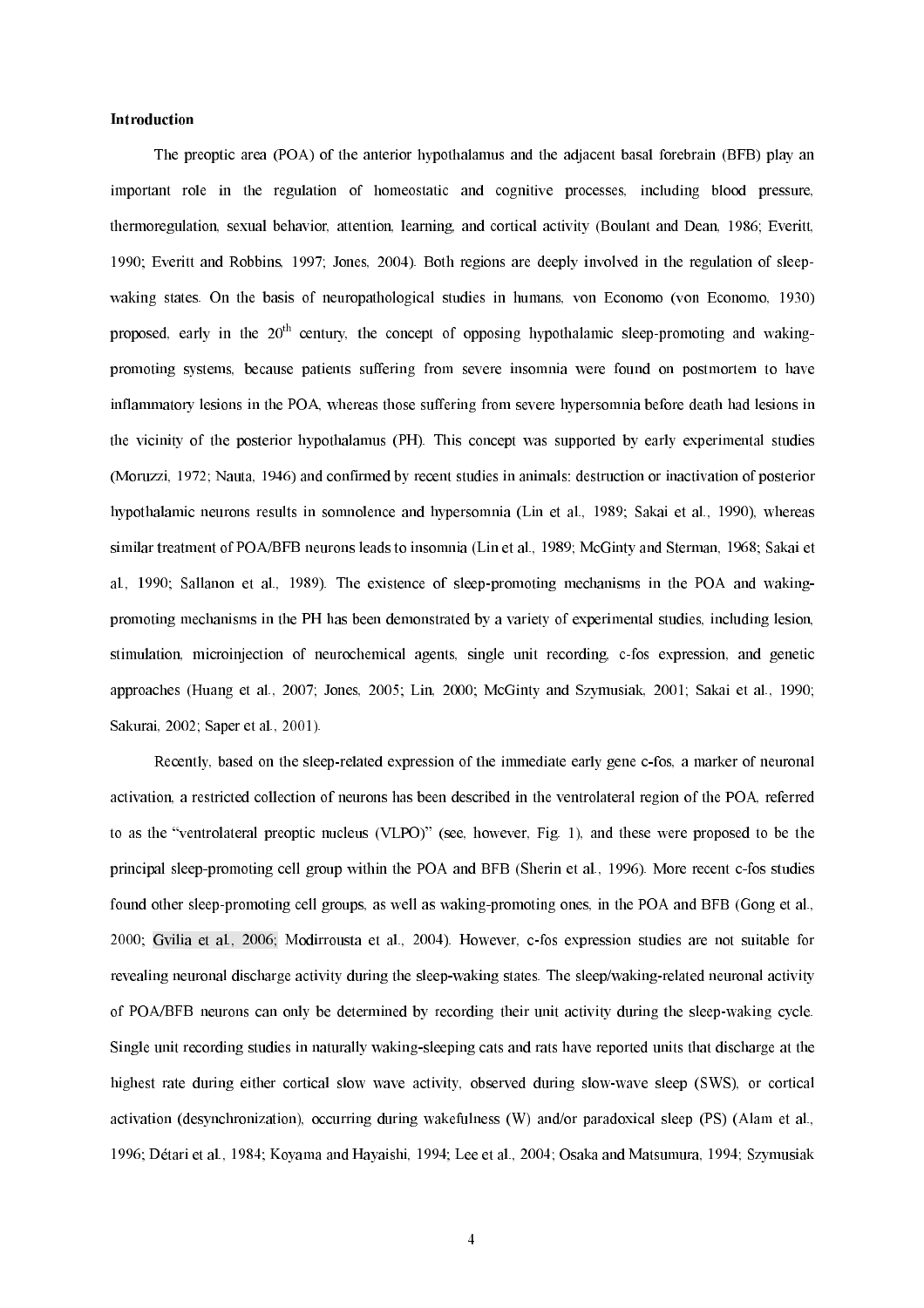and McGinty, 1986). However, the precise anatomical distribution of these neurons in the POA and BFB and their unit activity profiles during state transitions are still uncertain, but this knowledge is a prerequisite for an understanding of the generation and/or maintenance of behavioral states. In addition, no information is available about the activity of sleep/waking-related neurons in the POA and BFB of the mouse, despite its increasing use in experimental models. In our recent studies on the mouse PH (Takahashi et al., 2006, 2008), we reported the activity profiles of waking-specific histamine (HA) neurons and waking-active orexin (also called hypocretin, Hert) (Orx/Hert) and non-Orx/Hert neurons during state transitions. One of the main goals of the present study was to compare the activity profiles of sleep-active neurons in the POA/BFB and those of the waking-specific and waking-active neurons in the PH in order to elucidate the hypothalamic switch mechanism underlying the transition of behavioral states, i.e., from waking to sleeping and from sleeping to waking. In the present study, therefore, we used extracellular single unit recordings in unanesthetized, head-restrained mice to record a large number of single units in the POA and the adjacent BFB and determined their activity profiles during all sleep waking states and at state transitions in an attempt to i) identify sleep-promoting and waking-promoting neurons, ii) determine their anatomical distribution, and iii) elucidate the hypothalamic mechanism of sleep and the waking switch.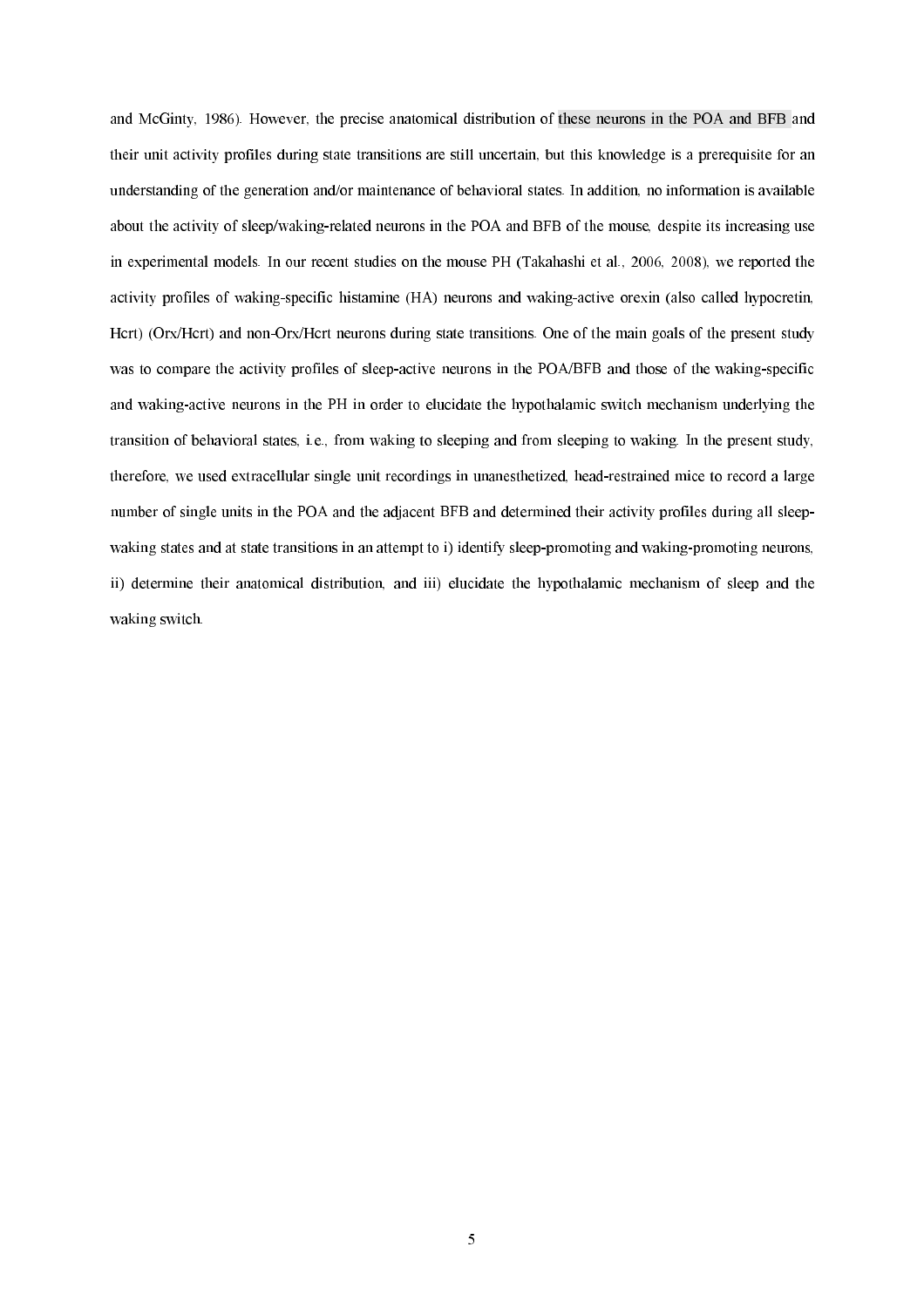#### **Experimental Procedures**

#### Animals and Surgery

All procedures were approved by the University of Lyon 1 Animal Care Committee, the standards of which meet those of the EEC Guidelines (86/609/EEC) and the Policy on Ethics approved by the Society for Neuroscience (1993). All efforts were made to minimize the number of animals used and their suffering.

Twenty-three male adult C57BL/6 mice (Harlan, France; 26-35 g at the time of surgery) were used. The mice were anesthetized using a mixture of 0.8 mg/ml ketamine and 1 mg/ml xylazine at an initial dose of 10 ml/kg, with 3 ml/kg boosters as needed, given  $i.p$ . The mice were placed in a stereotaxic apparatus (SN-3, Narishige, Tokyo, Japan) with blunt ear bars and implanted with electrodes to record the neocortical electroencephalogram (EEG), neck electromyogram (EMG), and electrocardiogram (EKG), as described previously (Takahashi et al., 2008). Bipolar stimulating electrodes, consisting of two Formvarcoated, stainless steel wires  $(120 \mu m)$  in diameter, 0.5 mm apart, bared 0.25 mm at the tip) were placed in the medial frontal cortex (AP 2.5 mm from the bregma, ML 0.5 mm lateral and 1.2 mm ventral to the brain surface). One cannula (30 gauge) was fixed on the skull (AP 2.0 mm from the bregma and ML 0.0 mm) and used as a stereotaxic reference during the experiment. In addition, a U-shaped plastic plate (18 mm wide, 16 mm long, 5 mm thick) was fixed stereotaxically to the skull using dental acrylic cement so that the cranium could be painlessly returned to the same stereotaxic position using a chronic head holder (SA-8, Narishige). A small hole was drilled in the skull above the basal forebrain and preoptic area and covered with antibiotic cream for the subsequent insertion of microelectrodes. After a recovery period of one week, the animals were habituated progressively to the head restrained position (714 days) by placing them on a cotton sheet inside a plastic box, painlessly restraining the head with a head holder, and preventing large body movements with a cotton-coated plastic covering. The head was covered to reduce visual stimuli and a clean part of the cotton sheet was kept in contact with the mouse by sliding the sheet, if necessary, during the experiment. Under these conditions, the animals were able to move their bodies and limbs relatively freely and to sleep in a sphinx position. After habituation, they could be kept in this position for 36 consecutive hours without showing any signs of discomfort and displayed complete sleep waking cycles, consisting of W, SWS, and PS. If any signs of discomfort were seen, the mouse was freed from the restrained position. Animals were maintained on a 12 h light/dark schedule with lights on from 7 a.m. to 7 p.m., and recordings were usually made between 10 and 12 a.m. and between 2 and 5 p.m., periods in which mice normally sleep.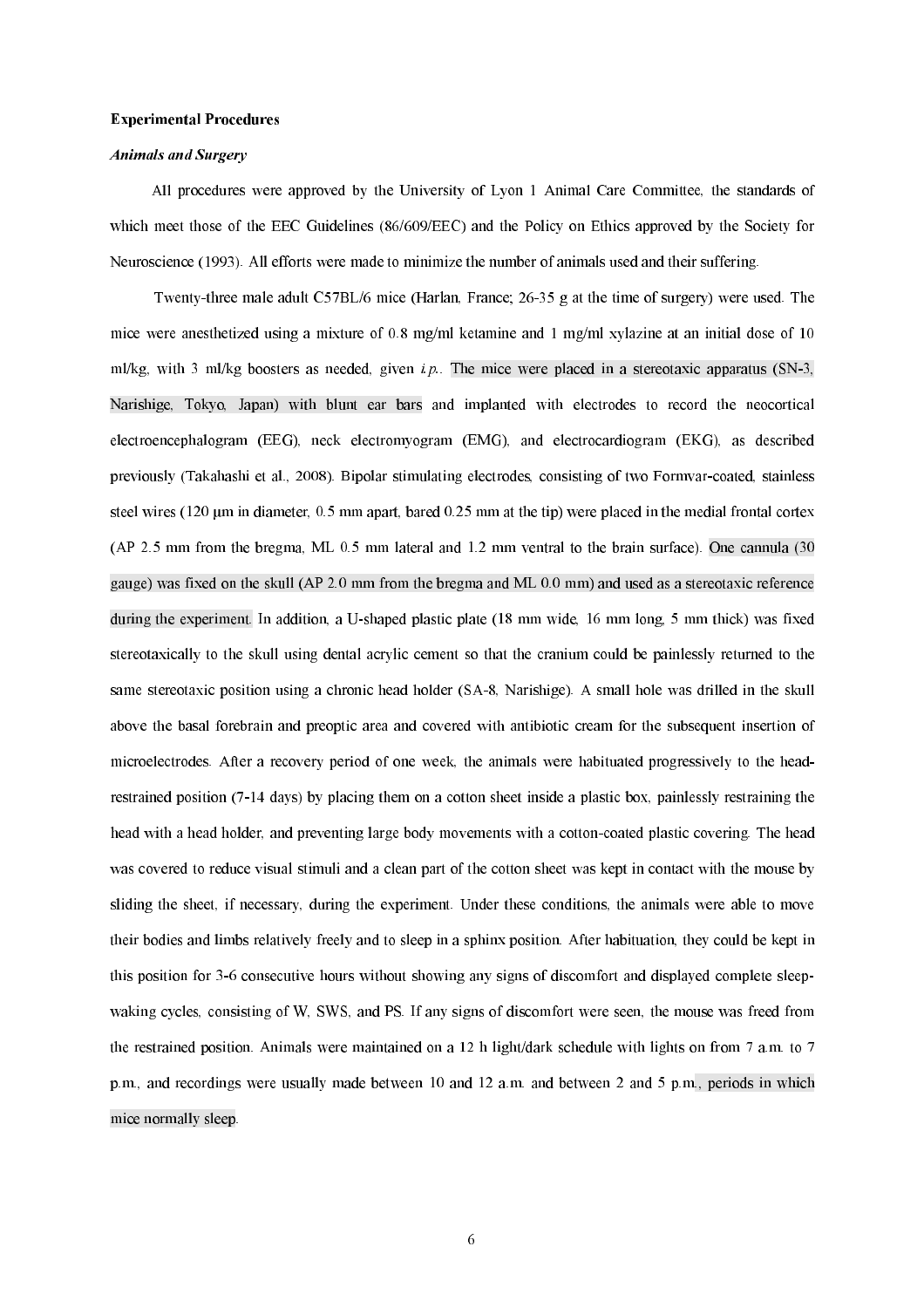### Extracellular single unit and polygraphic recordings

Single neuronal activity was recorded extracellularly using a glass pipette microelectrode filled with 0.5 M sodium acetate solution containing 2% Pontamine Sky Blue as described previously (Takahashi et al. 2006). The microelectrode was attached perpendicular to the electrode holder of a pulse motor microdrive manipulator (MO-81, Narishige). After determination of the AP and ML stereotaxic coordinates using the guide cannula as a reference, the electrode was placed over a target structure. The exposed brain surface was cleaned and 1% xylocaine was applied to the electrode insertion point. The electrode was then lowered until it touched the brain surface using an electrode carrier (SM-15, Narishige) equipped with a substage (SM-15M, Narishige), permitting a fine movement (10  $\mu$ m) in the DV or AP direction. The DV stereotaxic coordinate at the brain surface was noted. During unit recordings, the electrode was then inserted in the brain using the microdrive manipulator in increments of 1-3  $\mu$ m, initially at 100-200 pps, then at 5-15 pps. The exposed brain surface was protected against drying by filling the hole in the skull with physiological saline and applying a gelatin sponge to the brain surface. When single unit activities were recorded in the POA and BFB, the driven distance of the electrode tip from the brain surface (displayed on the remote control unit of the microdrive manipulator) was noted and unit recordings were carried out during at least one complete sleep-waking cycle lasting 5-20 min. The neuronal activity was amplified and filtered (NeuroLog, Digitimer, Hertfordshire, UK) with a cutoff frequency of 100 Hz, then digitized at a sampling rate of 20.8 kHz using a CED 1410 data processor (Cambridge Electronic Design (CED), Cambridge, UK). The polygraphic signals were also digitized at a sampling rate of 508.1 Hz and stored on a personal computer.

Unit recordings were usually made bilaterally at intervals of 0.3 mm rostrocaudally and mediolaterally. At the end of each experiment, Pontamine Sky Blue was injected from the recording electrode by passing a negative current (5  $\mu$ A for 5-6 min) so as to mark one or two recording sites, the location of which was previously determined by the microdrive manipulator, in each electrode track. During a series of laterally aligned unit recordings, the electrode was occasionally removed from the brain without marking any recording sites with dye, placed 0.20.3 mm medial or lateral to the previous electrode track, and lowered by the electrode carrier to the same DV coordinate as that determined in the first recording trial. At the end of the experiment, one or two recording sites were then marked with Pontamine Sky Blue in the last track as described above, allowing the location of the unit recording sites in the previous electrode track(s) to be determined histologically (see below). After each experimental session, the exposed brain surface was cleaned and covered with antibiotic cream after local application of xylocaine. Unit recordings were made during two experimental sessions per day and the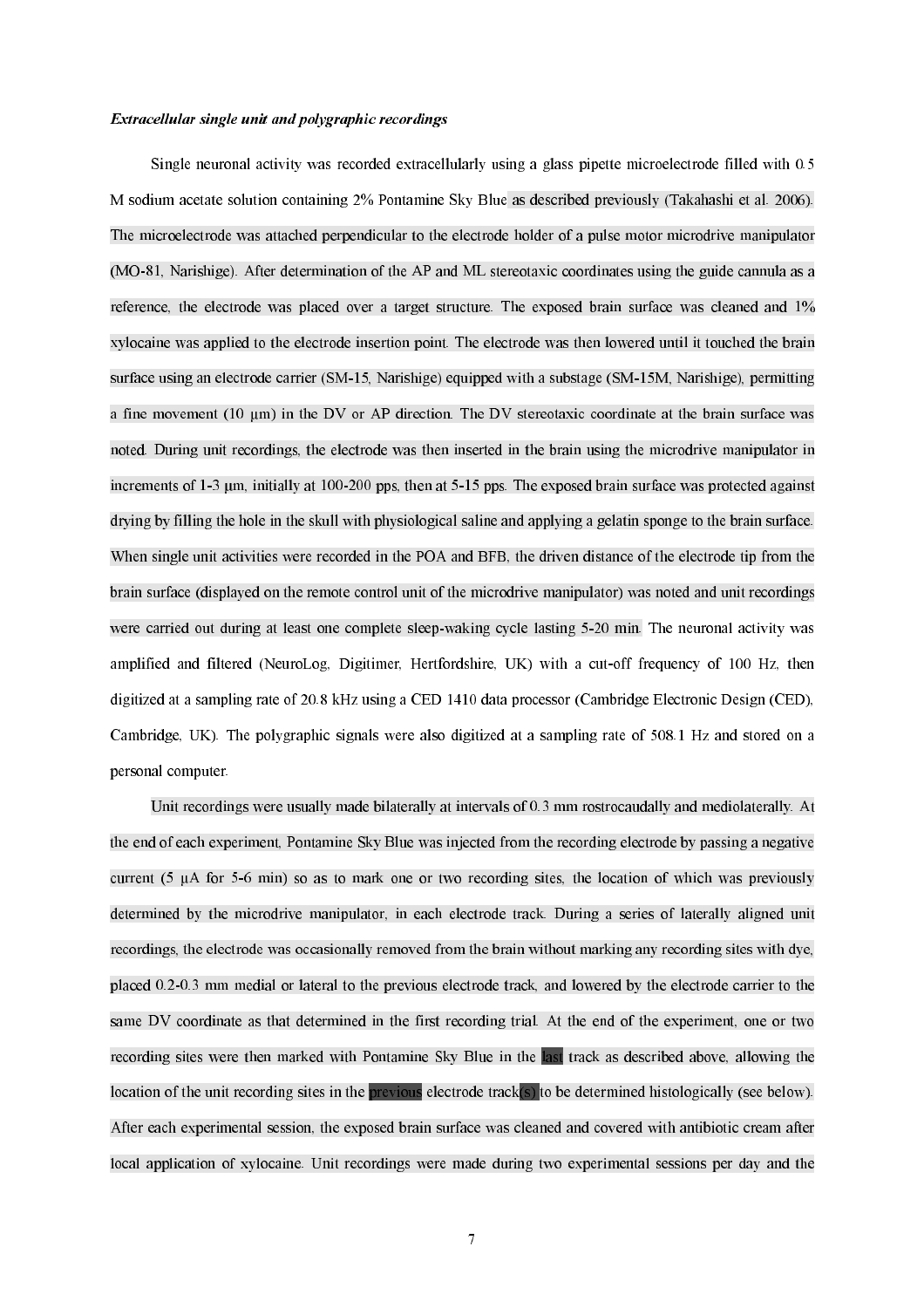experiment lasted 5-6 consecutive days. The mean  $(\pm S_D)$  number of electrode insertions per mouse was  $14.2 \pm$ 9.0, the number of units recorded successfully during the complete wake-sleep state per mouse was  $38.3 \pm 32.8$ , and the number of units per track was  $2.7 \pm 1.3$ .

#### Stimulation experiment

Stimulation was performed in 4 of the 23 mice using square pulses  $(0.1-0.2 \text{ ms})$  delivered at  $0.6-0.8 \text{ Hz}$ using a WPI 302 stimulator (World Precision Instruments, Florida, USA) and a stimulus isolation unit (Model 3052, WPI). A fixed latency and the collision of spontaneous and stimulationevoked action potentials (collision test) were used as the criteria for differentiating between antidromic invasion and synaptic activation.

#### Histochemistry and determination of unit recording sites

Under deep anesthesia, the animals were perfused through the ascending aorta with 50 ml of Ringer's solution, followed by 120 ml of fixative consisting of 4% paraformaldehyde and 0.2% picric acid in 0.1 M phosphate buffer, pH 7.4 (PB). The brain was removed, postfixed for 24 h at 4° C in the same fixative, then placed in PB containing 30% sucrose for 48 h at 4°C. Twenty micrometer coronal sections were cut serially on a cryostat and collected in strict order in 0.1 M phosphate-buffered saline, pH 7.4, containing 0.3% Triton X-100 (PBST) in the wells of two 12-well tissue culture plates. They were then rinsed and stored at  $4^{\circ}$ C in PBST.

To verify whether or not unit recordings were made in the cholinergic field of the basal forebrain and adjacent preoptic/anterior hypothalamus, sections were incubated for 4-5 days at 4°C with rabbit anti-choline acetyltransferase (ChAT) antibodies (Millipore, Billerica, MA) diluted 1/5,000 in PBST containing 0.1% sodium azide, then, after several washes, were incubated overnight at 4°C with biotinylated antirabbit IgG antibodies (Vector Laboratories, Burlingame, CA) diluted 1/1,000 in PBST. After several rinses, they were incubated for 90 min at room temperature with ABC (Vector Laboratories, diluted 1/1,000), then processed for visualization using DAB-nickel (Vector Laboratories) as chromogen. The sections were mounted in strict rostrocaudal order on gelatin-coated glass slides, dried, stained with Neutral red, dehydrated, cleared, and finally cover-slipped with Depex for observation under a light microscope.

For the reconstruction of the unit recording sites, camera lucida drawings of the sections were made under a light microscope, then brain structures were delineated and all spots marked by Pontamine Sky Blue outlined (see Fig. 4). After identification of each dye deposit, the location of each unit recording site was determined based on the dye marking sites and the sterotaxically determined recording points noted during the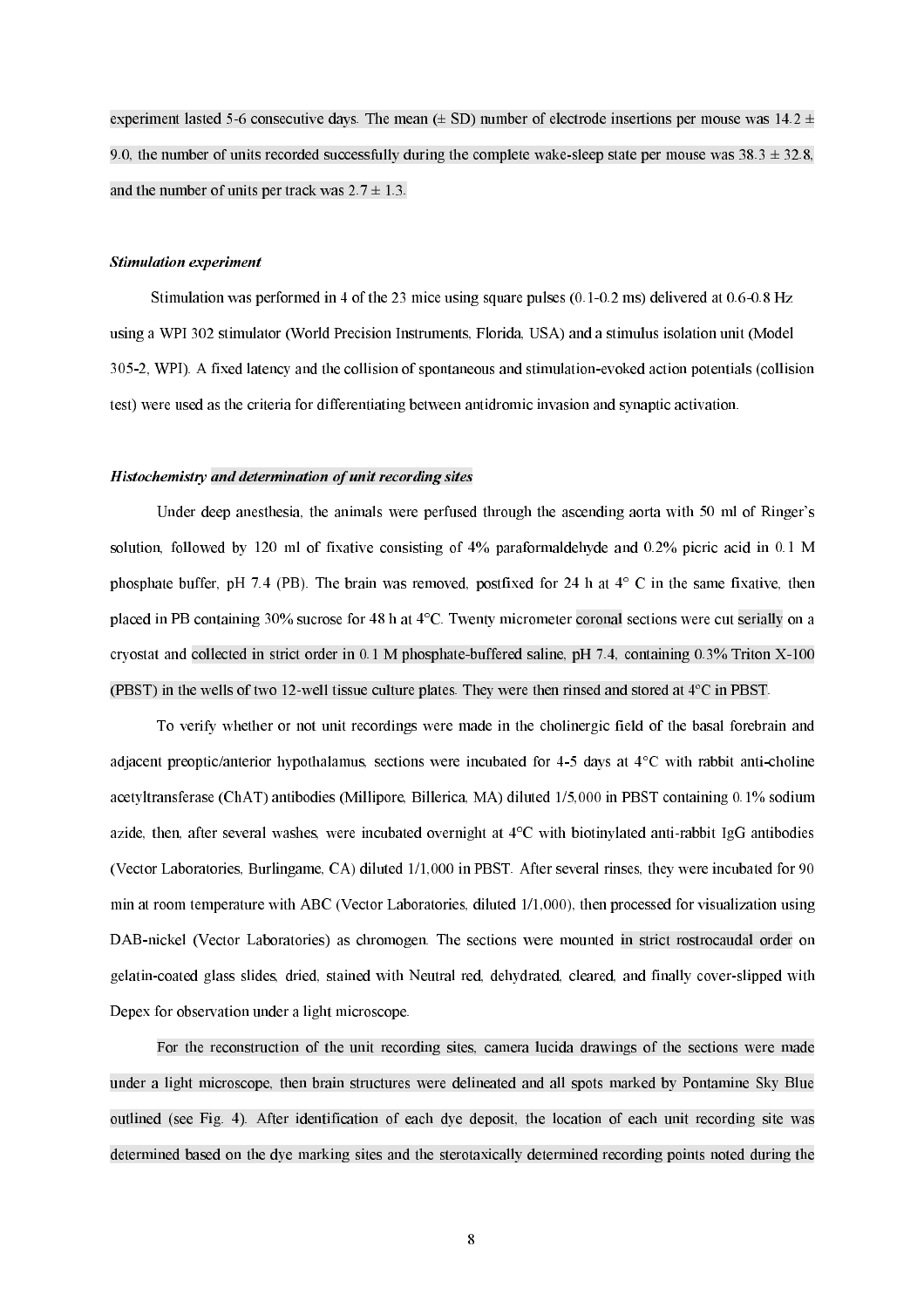experiment. Each unit recording site was then plotted on a standard atlas constructed in our laboratory and the corresponding cell number noted beside it (see Fig. 1).

# Data analysis

Sleep-waking stages. Sleep-waking stages were defined using the EEG and neck EMG signals. W was defined as a low-voltage, desynchronized (activated) EEG or theta waves accompanying sustained EMG activity. The drowsy state  $(D)$  was defined as the first 3-s period from the onset of EEG synchronization (deactivation) during the transition from W to SWS. SWS was defined by sustained high-voltage slow waves in the EEG and lowered EMG activity. In the present study, D and SWS corresponded, respectively, to light and deep SWS. PS was defined by sustained theta waves and decreased delta waves in the EEG and the absence of EMG activity. Analysis of unitary activity was performed using Spike2 software (CED). Mean discharge rates were calculated from a total analysis time of greater than 10 - 30 s using  $2 - 10$  s bins for each of the following five states: (1) active or attentive waking (AW), characterized by either overt body and limb movements or elicited by touching the tail with a soft brush or removing the cover placed over the head of the mouse  $(2 - 5s \text{ bin})$ . This state is characterized by a low amplitude (desynchronized) EEG with a sustained EMG activity; (2) quiet waking (QW), characterized by the absence of gross movements  $(3 - 10 - s \text{ bin})$ ; (3) D (3-s bin); (4) SWS (10-s bin); and (5) PS (10s bin). The coefficient of variation (CV) for the spike interval (standard deviation/mean discharge interval) was used as a quantitative measure of the regularity of unit discharge.

State transitions. Wake-sleep state transitions were determined as described previously (Takahasi et al., 2006, 2008). For the transition between SWS and W, onset of W was determined by the first sign of EEG desynchronization (activation), while onset of sleep was defined by the first appearance of synchronized (deactivated) EEG (see Fig. 5A and B). During the transitions from SWS to PS and from PS to W, onset and end of PS were defined, respectively, by the appearance of continuous rhythmic theta waves on the cortical EEG and by the interruption of sustained theta waves and the onset of desynchronized EEG (see Fig. 5C).

Statistical analysis. Statistical analysis was carried out using either the Kruskal-Wallis test and post hoc Mann-Whitney test or a two-tailed t test, a P value of  $\leq 0.05$  or  $\leq 0.01$  being considered, respectively, as significant or highly significant.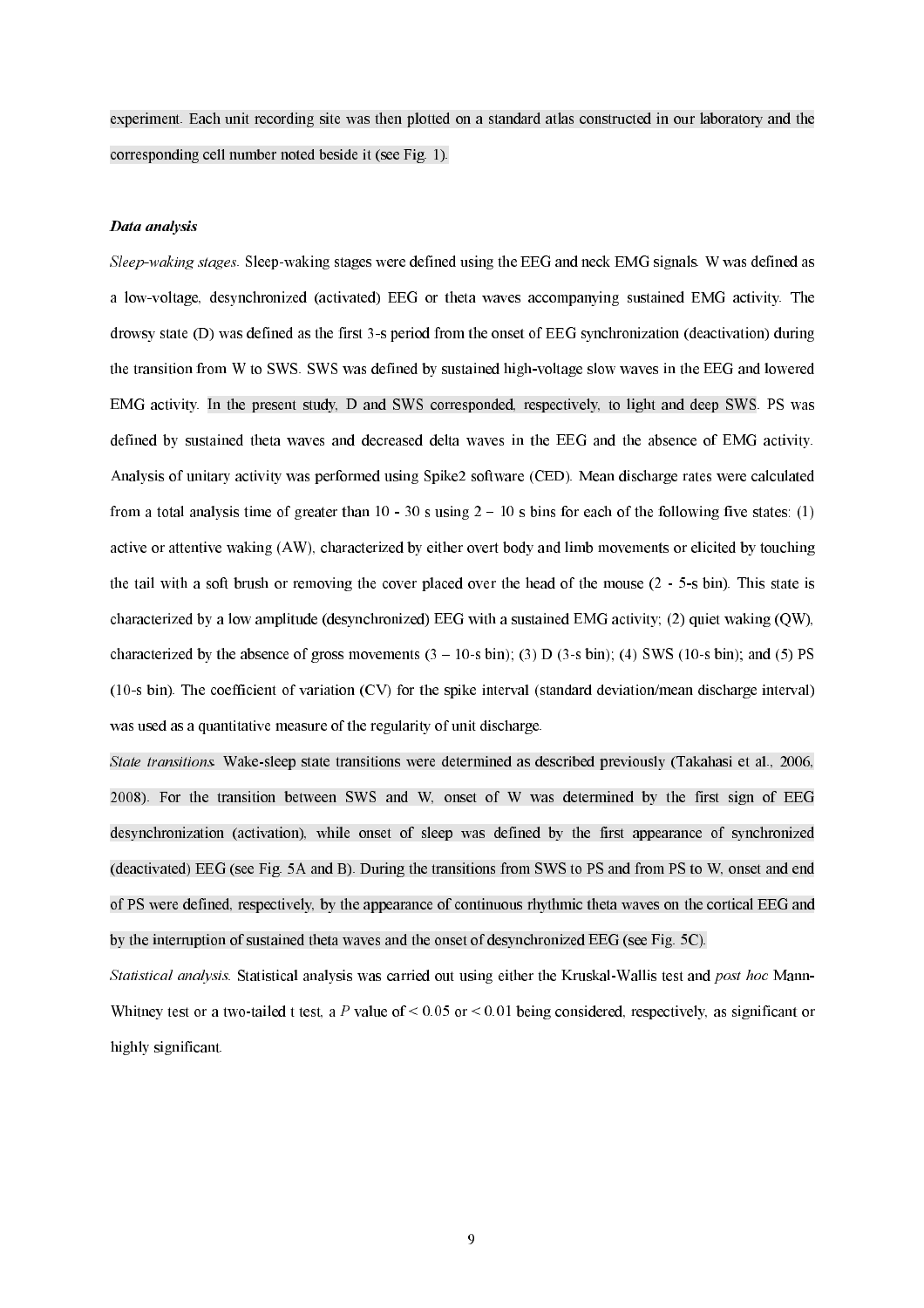# **Results**

Extracellular single unit recordings were made from a total of 872 neurons during the complete sleep waking cycle including at least one PS episode in the POA and adjacent BFB, including the medial (MPO) and lateral POA (LPO), ventrolateral preoptic nucleus (VLPO), ventrolateral preoptic area (vlPOA), substantia innominata (SI), horizontal limb of the diagonal band of Broca (HDB), magnocellular preoptic nucleus (MCPO), and anterior (AHA) and lateral (LH) hypothalamic areas (Fig. 1). As shown in Table 1, these neurons could be divided into 4 groups on the basis of differences in their firing patterns during the sleep-waking cycle: i) those showing the highest rate of spontaneous discharge during sleep (sleep-active neurons;  $63.3 \degree$ ); ii) those discharging at the highest rate during W (W-active neurons;  $11.0 \%$ ); iii) those showing an increased discharge rate during W and PS compared to SWS (W/PS-active neurons; 12.2 %); and iv) those showing state-indifferent unit activity (State-unrelated neurons;  $13.5\%$ ).

## Insert Figure 1 and Table 1 about here

#### Sleep-active neurons

Sleep-active neurons were divided into the 3 subgroups of SWS-active, SWS/PS-active, and Low rate based on differences in their firing patterns and rates (Table 1).

#### SWS-active neurons

Ninety-four of the 552 sleep-active neurons (10.8 %) were characterized by having a higher rate of spontaneous discharge during SWS than during W and PS (Table 1). Of these, 65 displayed no, or virtually no, spontaneous discharge during W and fired selectively during SWS compared to PS, the ratio of the firing rate during SWS to that during PS being  $> 1.2$  (Figs. 2 and 3A): these are hereafter referred to as "SWS-specific" neurons. On the basis of their high ( $\geq 9$  Hz; n = 25) or low ( $\leq 9$  Hz; n = 40) spontaneous firing rates during SWS (Fig. 3A), they could be further subdivided into 2 groups, which will be referred to as "fast" and "slow" SWS specific neurons. The distribution of the SWS-specific neurons is shown on the right half of each section in Fig. 1 (f-j, black squares), while that of the ChAT-immunoreactive, cholinergic neurons is shown on the left half of each section (Fig. 1, a-e, dots and circles; see also Fig. 4). One of the unit recording sites is shown in Fig. 4b (left arrow). The SWS-specific neurons were located ventrally in the vlPOA and HDB, laterally in the MCPO and SI, and more dorsally in the lateral part of the MPO and AHA, and throughout the LPO and LH. They were thus distributed in both cholinergic and non-cholinergic neuron fields.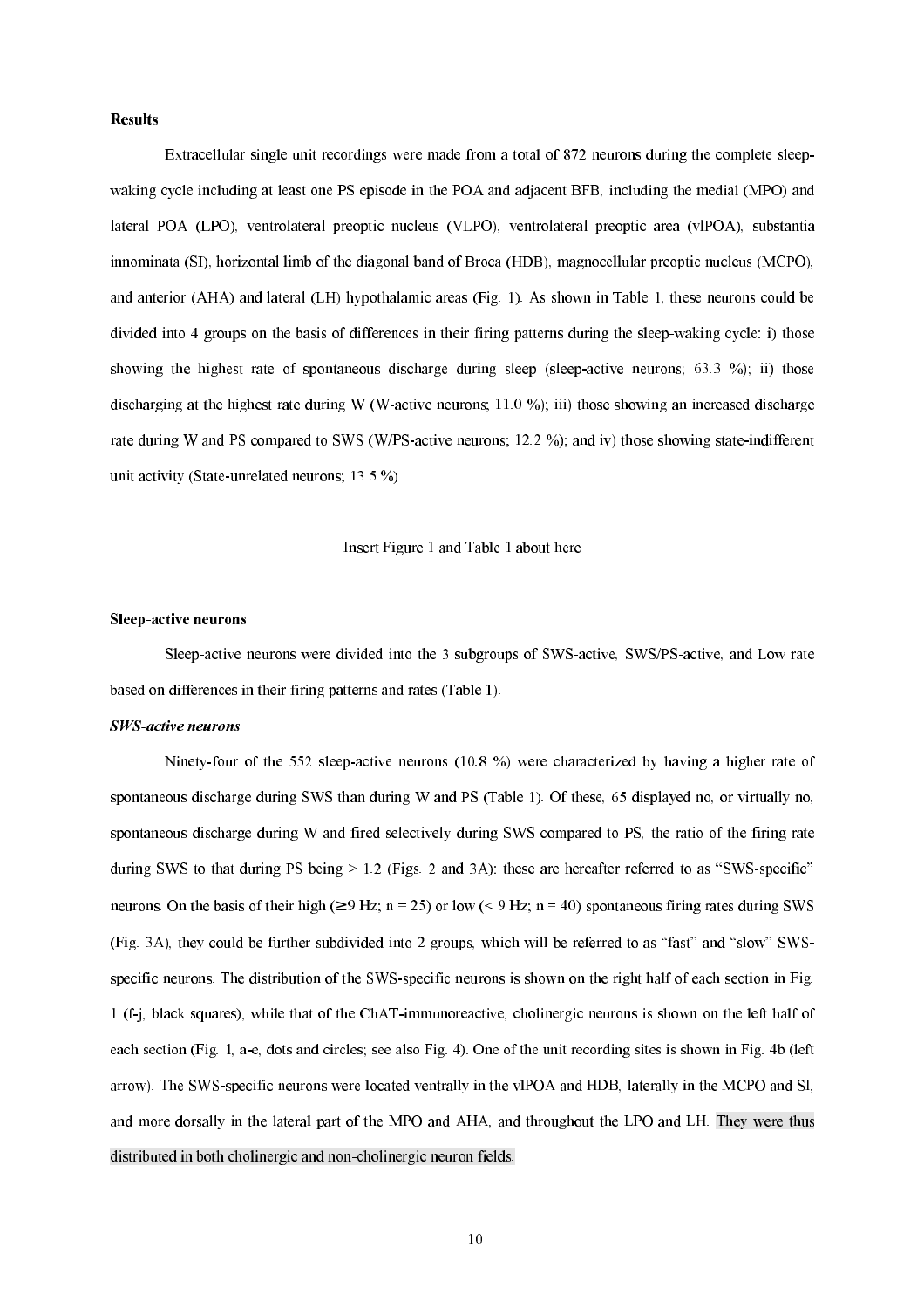# Insert Figures 2 and 3 about here

#### Spike shape and spontaneous discharge rate and pattern of SWS-specific neurons  $\,$

All the fast SWSspecific neurons were characterized by having a biphasic and narrow action potential. The mean ( $\pm$  SD) spike duration (positive inflection to first zero crossing (D2); see Fig. 14B and C) was 0.52  $\pm$ 0.11 ms. Most (38/40) of the slow SWSspecific neurons showed a biphasic spike, the remaining 2 being triphasic. The overall mean ( $\pm$  SD) spike duration for all 40 neurons was 0.55  $\pm$  0.11 ms, not significantly different from that of the fast SWS-specific neurons ( $P > 0.05$ , two-tailed t test).

The mean spontaneous discharge rate of the SWS-specific neurons during the sleep-waking cycle is shown in Fig. 3A. Most (48/65) SWS-specific neurons were completely silent during both AW and OW and displayed a sharp increase in discharge rate at sleep onset (drowsy state, D). They fired at the highest rate during SWS and showed a significant decrease in firing rate or stopped firing during PS. The difference in firing rate between D and SWS was significant for the slow SWS-specific neurons ( $P < 0.05$ , Mann-Whitney), but not for the fast SWS-specific neurons ( $P > 0.05$ , Mann-Whitney) (Fig. 3A).

As illustrated in Fig. 2, the fast SWS-specific neurons exhibited high frequency burst discharges (peak instantaneous mean frequency (IMEANFR)  $> 200$  Hz) during, and at the onset of, SWS. Although 8 of the 40 slow SWS-specific neurons also fired in high frequency bursts, 15 of the remainder fired mainly as either single isolated spikes and 17 as clusters (peak IMEANFR < 150 Hz).

## Insert Figures 4, 5 and 6 about here

#### Activity profiles of SWS-specific neurons during wake-sleep state transitions

During the transition from SWS to W, all SWS-specific neurons ceased firing before the onset of EEG activation (Figs. 2 and 5A-1). The mean  $(± SD)$  interval between the last spike discharge and the onset of EEG activation was  $236.7 \pm 143.1$  ms. SWS-specific neurons also ceased firing when waking was elicited during sleep by an arousing sound stimulus (hand clapping) (Fig. 6). The mean  $(\pm SD)$  interval between the last unit discharge and the onset of the stimulus was  $-42.6 \pm 154.2$  ms for the 10 fast SWS-specific neurons tested.

During the transition from W to D (Fig.  $5B-1$ ), 11 of the 25 fast SWS-specific neurons discharged either prior to  $(+)$  or after  $(-)$  the onset of EEG synchronization (deactivation), the first sign of EEG sleep  $(D)$ , with a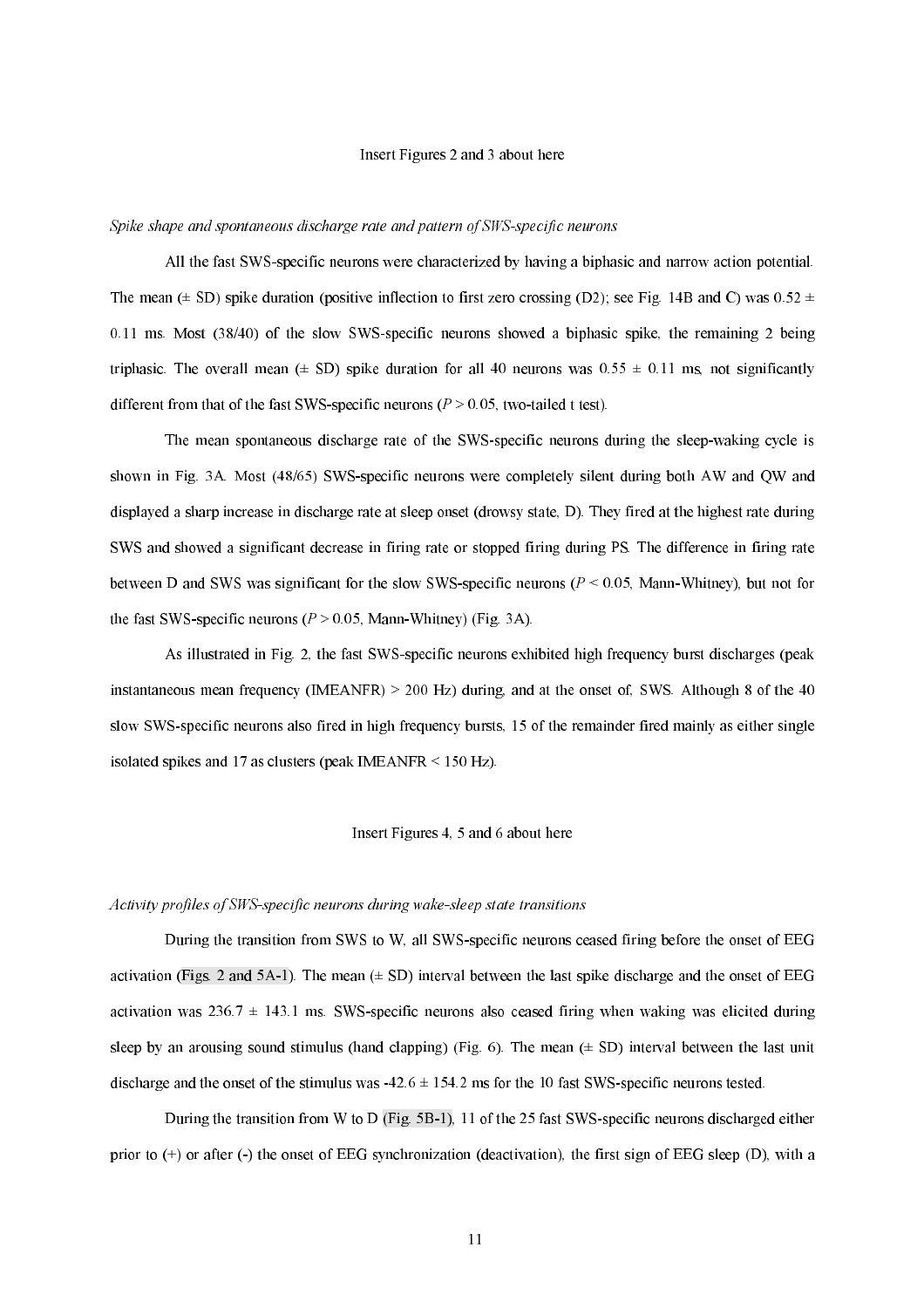mean  $(\pm$  SD) interval of -83.8  $\pm$  104.8 ms. The remaining 14 always fired after the onset of EEG synchronization, with a mean latency of  $453.7 \pm 261.2$  ms. We further estimated the time course of unit discharges from SWS to W and from W to D with 0.1-s bins for a sample of the 5 most characteristic fast SWSspecific neurons that fired before the onset of D and displayed multiple sleep-waking cycles, providing many state transitions. As shown in Fig. 7, the SWS-specific neurons showed a significant decrease in discharge rate just before (0.1 s) the onset of W (EEG activation) (Fig. 7, upper panel) and began to fire as early as 0.2 s prior to the onset of D (EEG deactivation) (Fig. 7, lower panel).

We then examined the time course of the unit discharge at the transition from SWS to PS ( $n = 22$ ) with 0.5s bins. As shown in Figs. 5C1, 8A1, and 8B, the SWSspecific neurons showed a significant decrease in firing rate 1.0 s after the onset of PS, defined by the appearance of continuous rhythmic theta waves.

# Insert Figures 7 and 8 about here

#### SWS/PS-active neurons

Three hundred and twenty-one of the  $552$  sleep-active neurons  $(36.8 \%)$  showed a higher rate of spontaneous discharge during PS than during SWS (Table 1). Of these, 227 displayed no, or virtually no, spontaneous discharge during W (Figs. 3B and 9) and are hereafter referred to as "SWS/PS-specific" neurons. Like the SWS-specific neurons, the SWS/PS-specific neurons could be classified into fast  $(45/227)$  and slow (182/227) groups, discharging, respectively, rapidly ( $\geq 6$  Hz; n = 45) or slowly (< 6 Hz; n = 182) during SWS (Fig. 3B). Of the 182 slow SWS/PS-specific neurons, 18 were referred to as being "PS-specific", because their spontaneous firing rates during PS were at least 4 times as high as during SWS and they discharged tonically throughout PS episodes (Fig. 10). The mean spontaneous firing rates of the 164 SWS/PS-specific and 18 PSspecific neurons across the wake-sleep cycle are shown in Fig. 3B and Fig. 3C, respectively. As shown in Fig. 1  $(f-j)$ , they were co-distributed with SWS-specific neurons.

#### Spike shape and spontaneous discharge rate and pattern of SWS/PS-specific neurons

Most of these neurons had a biphasic action potential and narrow spike shape. The mean spike duration  $(\pm$  SD) of the slow and fast SWS/PS-specific neurons was  $0.57 \pm 0.10$  ms and  $0.54 \pm 0.12$  ms, respectively, the difference not being statistically significant  $(P > 0.05$ , two-tailed t test).

As shown in Fig. 3B, the activity of these two groups of SWS/PS-specific neurons was state-dependent in the order  $PS > SWS > D > W$ . The difference in firing rate across the wake-sleep states was highly statistically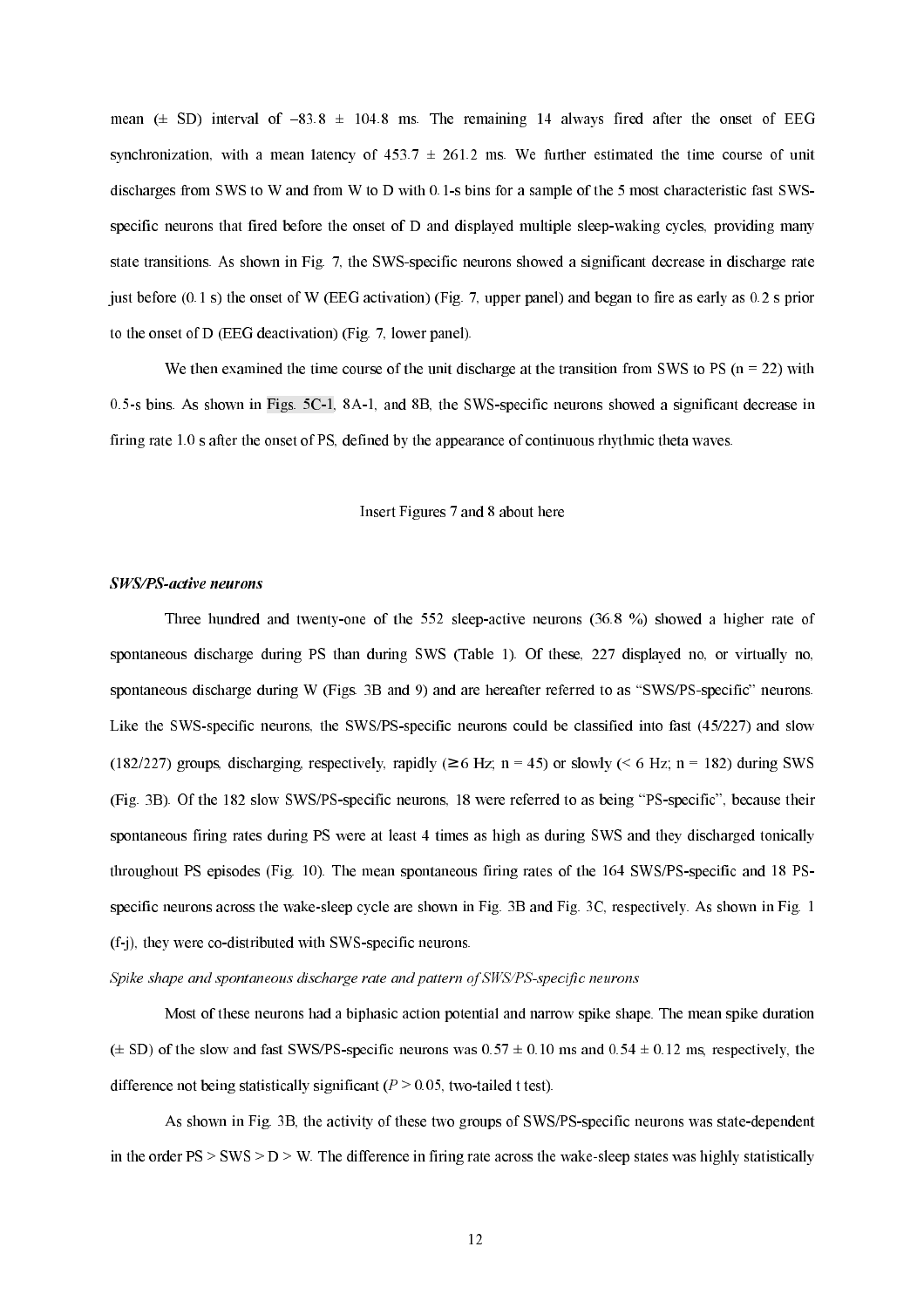significant in each group ( $P \le 0.0001$ , Kruskal-Wallis), as was the difference in firing rate between two successive sleep states in each group ( $P \le 0.01$ , Mann-Whitney). As shown in Fig. 9, most of the SWS/PSspecific neurons fired either in single isolated spikes or in clusters (peak IMEANFR < 100 Hz), whereas 6 of the 45 fast SWS/PS-specific and 11 of the 164 slow SWS/PS-specific neurons displayed high frequency burst discharges (peak IMEANFR> 150 Hz; Fig. 13).

# Insert Figures 9 and 10 about here

#### Activity profiles of SWS/PS-specific neurons during wake-sleep state transitions

At the transition from SWS to W, all SWS/PS-specific neurons ceased firing before the onset of EEG activation (Figs. 9 and 13). The mean  $(\pm S_D)$  interval between the last spike discharge and the onset of EEG activation was  $189.7 \pm 106.7$  ms for the fast SWS/PS-specific neurons. SWS/PS-specific neurons also ceased firing when waking was elicited during sleep by an arousing sound stimulus (Fig. 6). The mean  $(\pm SD)$  interval between the last unit discharge and the onset of the stimulus was  $-33.6 \pm 62.7$  ms for the 14 fast SWS/PSspecific neurons tested.

During the transition from W to D, all the fast SWS/PS-specific neurons discharged after the onset of EEG synchronization (deactivation), with a mean  $(\pm SD)$  latency of 1023.6  $\pm$  961.7 ms (Fig. 9). The mean time course of the unit discharge at the transitions from SWS to W and from W to D was estimated for the 4 most characteristic fast SWS/PS-specific neurons that fired at high rates at sleep onset. At the transition from SWS to W (Fig. 7, upper panel), the activity of the SWS/PS-specific neurons decreased significantly 0.1 s before the onset of W, as seen with SWS-specific neurons, while, at the transition from W to D (Fig. 7, lower panel), they fired 0.1 s after the onset of D and 0.2 s after the onset of unit activity of SWS-specific neurons. During the transition from PS to W, all the fast SWS/PS-specific neurons ceased firing before the end of PS, defined by the end of continuous rhythmic theta waves, with a mean  $(\pm SD)$  interval of 138.9  $\pm$  116.5 ms (Fig. 9).

#### PS-specific neurons

Spike shape and spontaneous discharge rate and pattern of PS-specific neurons

PS-specific neurons had a biphasic action potential with a mean ( $\pm$  SD) duration of 0.57  $\pm$  0.09 ms, and fired essentially in single isolated spikes. As shown in Figs. 3C and 10, they exhibited a tonic discharge that was highly specific for PS.

Activity profiles of PS-specific neurons during wake-sleep state transitions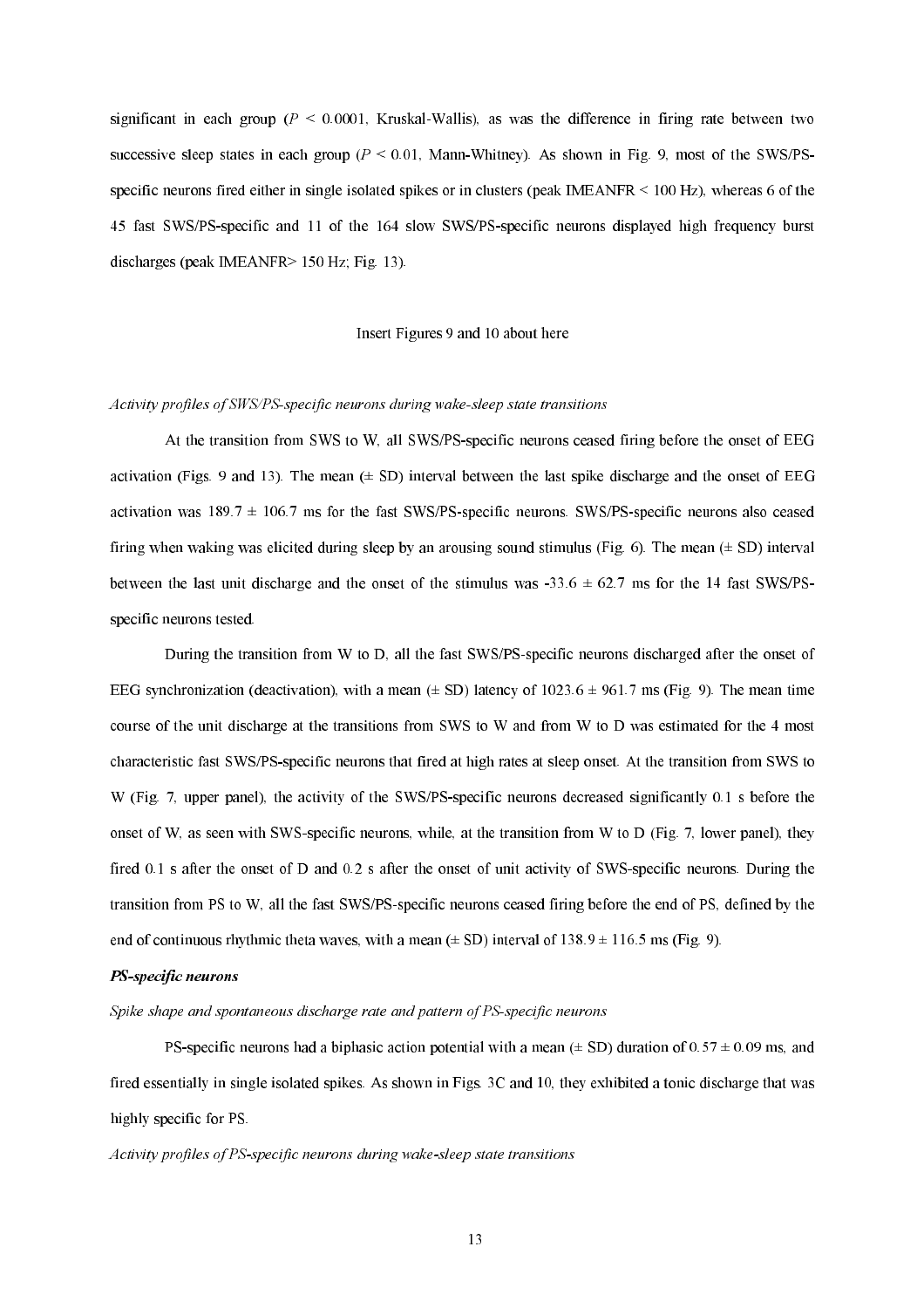Because of their very low unit activity during SWS, the activity profiles at the transitions from W to SWS and from SWS to W were not examined in detail. Without exception, however, they fired after the onset of D and ceased firing during SWS before the onset of W. During the transition from PS to W, they ceased firing before the end of rhythmic theta waves, with a mean  $(\pm SD)$  interval of 274.3  $\pm$  235.3 ms (n=22) (Fig. 10).

#### Low rate sleep-specific neurons

One hundred and thirty-seven of the 552 (15.7 %) sleep-active neurons were characterized by a very low unit activity  $(< 1.0$  Hz) which was specific to SWS and PS (Table 1) and were termed "low rate sleepspecific" neurons. The vast majority (127/137) had a biphasic action potential and their overall mean  $(\pm SD)$ spike duration was  $0.58 \pm 0.09$  ms, not statistically different from that of the slow SWS/PS-specific neurons ( $P >$ 0.05, two-tailed t test). They were distributed evenly throughout the POA and BFB (Fig. 1, f-j).

Insert Figures 11 and 12 about here

#### Waking-active neurons

Waking-specific neurons. Of the 96 waking-active neurons, 49 (51.0 %) are referred to as "waking-specific (Wspecific)" neurons, because of their highly specific unit activity during W (Fig. 11). As with sleep-active neurons, they could be divided into fast ( $\geq 9$  Hz; n = 21) and slow (< 9 Hz; n = 28) groups (Fig. 12A). As shown in Fig. 1 (k-o), most of the W-specific neurons were found in the ventral and middle region of the POA and BFB, including the LPO, vlPOA, and HDB. In contrast, they were essentially absent in the MPO.

Spike shape and spontaneous discharge rate and pattern of  $W$ -specific neurons

Except for two slow W-specific neurons, the W-specific neurons had a biphasic action potential. The mean ( $\pm$  SD) spike durations of the slow and fast W-specific neurons were 0.62  $\pm$  0.24 ms and 0.50  $\pm$  0.07 ms, respectively, the difference being statistically significant ( $P \le 0.05$ , two-tailed t test). The mean spontaneous discharge rate of these two groups of W-specific neurons is illustrated in Fig. 12A. They fired at the highest rate during W, decreased their firing rate during D, and were virtually silent during both SWS and PS. The difference between the discharge rate during QW and that during D was statistically significant, as was the difference between D and SWS ( $P < 0.05$ , Mann-Whitney). In contrast, the difference in firing rate between AW and QW was not  $(P > 0.05$ . Mann-Whitney). Seven of the 21 slow W-specific neurons and 16 of the 28 fast W-specific neurons discharged mostly in single isolated spikes, while the remainder fired either in clusters (peak IMEANFR  $<$  100 Hz, n = 7) (Fig. 11) or in bursts (peak IMEANFR > 150 Hz, n = 5) (Fig. 13).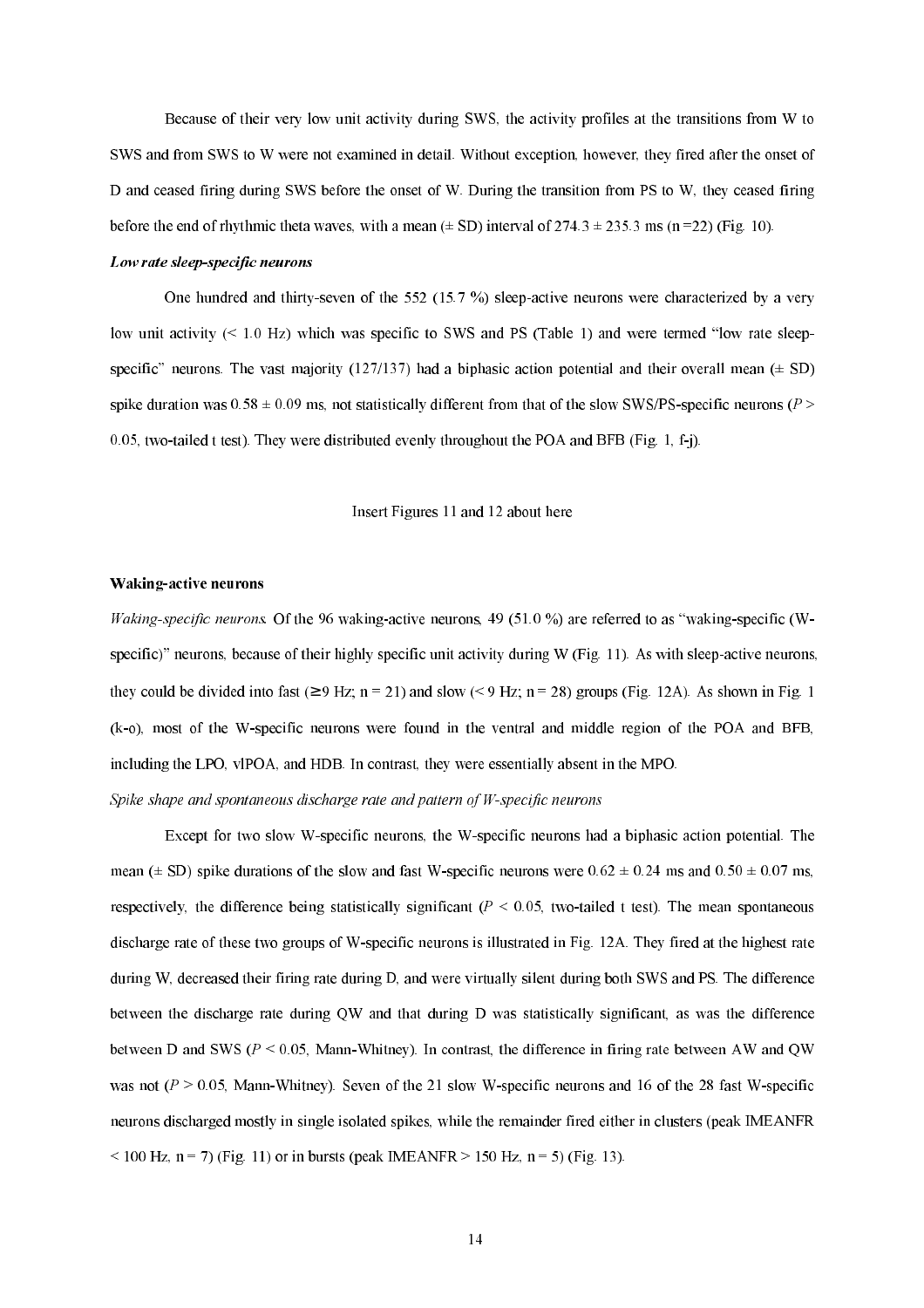#### Activity profiles of the fast W-specific neurons during wake-sleep state transitions

During the transition from SWS to W, the fast W-specific neurons fired before the onset of EEG activation (Figs. 5A-2 and 11) with a mean  $(\pm SD)$  interval of 267.0  $\pm$  128.7 ms, in sharp contrast to HA wakingspecific neurons in the PH, which fired after waking onset (Fig. 7, upper panel; see also Takahashi et al., 2006). When waking was elicited during sleep by an arousing sound stimulus (Fig. 6), they responded in single isolated spikes to the stimulus with a mean  $(\pm SD)$  latency of 135.9  $\pm$  164.2 ms (n = 7) (Fig. 6).

During the transition from W to D, W-specific neurons decreased their spontaneous firing rate or stopped firing concomitant with the onset of EEG synchronization (Figs. 5B2 and 11), as shown by the presence of low spontaneous discharge activity during D (Fig. 12A). When the change in firing rate during the transition from W to D was compared to the reference (steady waking), W-specific neurons showed a significant decrease in discharge rate as early as  $0.8$  s before the onset of D (Fig. 7, lower panel). The unit activity of the W-specific neurons across the sleep-waking states was, therefore, inversely related to that of the SWS/PS-specific neurons. This relationship between the unit activities was clearly seen indirectly in separate recordings of W-specific and SWS/PS-specific neurons and directly when W-specific and SWS/PS-specific neurons were recorded simultaneously using the same electrode (Fig. 13).

#### W/PS-active neurons

TI-S and TI-R neurons. W/PS-active neurons also consisted of slowly discharging  $($  < 10 Hz; n = 60) and rapidly discharging ( $\geq 10$  Hz; n = 46) groups, referred to as "Type I-S (TI-S)" and "Type I-R (TI-R)", respectively (Fig. 12B and C). Twentysix TIS and 10 TIR neurons discharged specifically during EEG activation occurring during W and PS, and were therefore termed "TI-Ss" and "TI-Rs", respectively. As shown in Fig. 1 ( $k$ -o), these W/PS-specific neurons were mainly located in the HDB and adjacent vlPOA, the regions containing cholinergic neurons (Rye et al., 1984; Tago et al., 1987), whereas the W/PS-active TI-S and TI-R neurons were distributed throughout the POA and BFB.

## Insert Figures 13 and 14 about here

#### Spike shape and spontaneous discharge rate and pattern of TI-S neurons

W/PS-active TI-S neurons had a biphasic action potential, whereas W/PS-specific TI-Ss neurons had a broad triphasic action potential, characterized by a shoulder on the early descending phase of the spike potential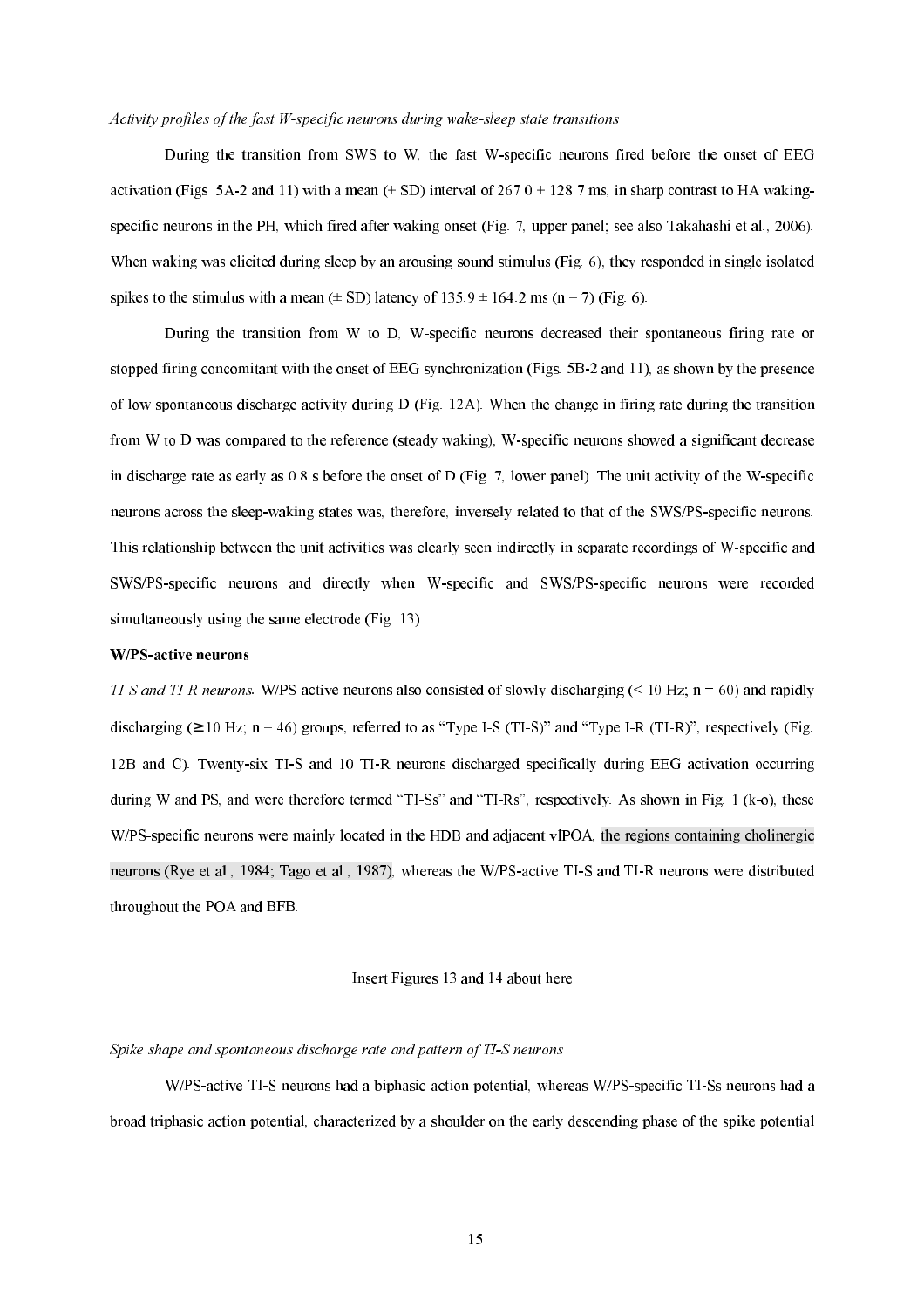(Figs. 14B and 17). The mean  $(\pm SD)$  spike duration of the TI-S and TI-Ss neurons was  $0.53 \pm 0.07$  ms and  $0.86$  $\pm$  0.28 ms, respectively, the difference being highly statistically significant ( $P \le 0.001$ , two-tailed t test).

The activity of TI-S and TI-Ss neurons was highest during both AW and PS, the difference in firing rate between these two states not being statistically significant  $(P > 0.05$ , Mann-Whitney). During waking states, the mean firing rate of TI-Ss neurons was significantly higher during AW than during QW ( $P < 0.05$ , Mann-Whitney), but no such difference was seen for TI-S neurons ( $P > 0.05$ , Mann-Whitney) (Fig. 12B).

Ten of the 34 W/PS-active TI-S neurons fired in single isolated spikes, the remainder discharging in clusters (peak IMEANFR  $\leq 100$  Hz). In sharp contrast, all W/PS-specific TI-Ss neurons displayed, during both W and PS, a single spike, low-frequency ( $\leq 10$  Hz) tonic firing pattern (Fig. 14A). The mean ( $\pm$  SD) CVs for the spike interval during AW, OW, and PS were  $0.82 \pm 0.23$ ,  $0.81 \pm 0.19$ , and  $0.67 \pm 0.03$ , respectively. The CV for the spike interval during PS was significantly smaller than that during waking  $(P \le 0.01$ , two-tailed t-test), indicating more regular firing in PS than in W.

#### Activity profiles of TI-Ss neurons during wake-sleep state transitions

During the transition from SWS to W, TI-Ss neurons displayed firing before the onset of EEG activation (Figs. 7, upper panel, and 14), with a mean ( $\pm$  SD) interval of 281.5  $\pm$  119.4 ms. During sleep, they responded to an arousing sound stimulus in single isolated spikes with a mean  $(\pm SD)$  latency of 98.0  $\pm$  107.0 ms  $(n = 19)$  (Fig. 6). During the transition from W to D, they showed a significant decrease in spontaneous firing rate or completely stopped firing concomitant with the onset of EEG synchronization (Figs. 12B and 14), as seen with the fast W-specific neurons. When the time course of unit discharge from W to D was estimated statistically, the TISs neurons showed a significant decrease in discharge rate 0.6 s before the onset of D (Fig. 7, lower panel). When the time course of unit discharge at the transition from SWS to PS was estimated with 0.5s bins (n  $= 26$ ), the TI-Ss neurons showed a significant increase in discharge rate 1.0 s before the onset of PS (Figs.  $5C-2$ and  $8A-2$  and B).

#### Spike shape and spontaneous discharge rate and pattern of TI-R neurons

All but 2 of the 36 W/PS-active TI-R neurons had a biphasic action potential and narrow spike shape, the other 2 showing a triphasic action potential with the same spike duration. The mean  $(\pm SD)$  spike duration for all 36 was  $0.51 \pm 0.09$  ms. All 10 W/PS-specific TI-Rs neurons also had a biphasic action potential, but a very narrow spike shape (Fig. 14C), their mean ( $\pm$  SD) spike duration being 0.44  $\pm$  0.08 ms, significantly shorter than that of the TI-R neurons ( $P \le 0.05$ , two-tailed t test). Both TI-R and TI-Rs neurons fired either in single isolated spikes or in clusters (peak IMEANFR < 100 Hz) during W and in either clusters or bursts during PS (Fig. 15).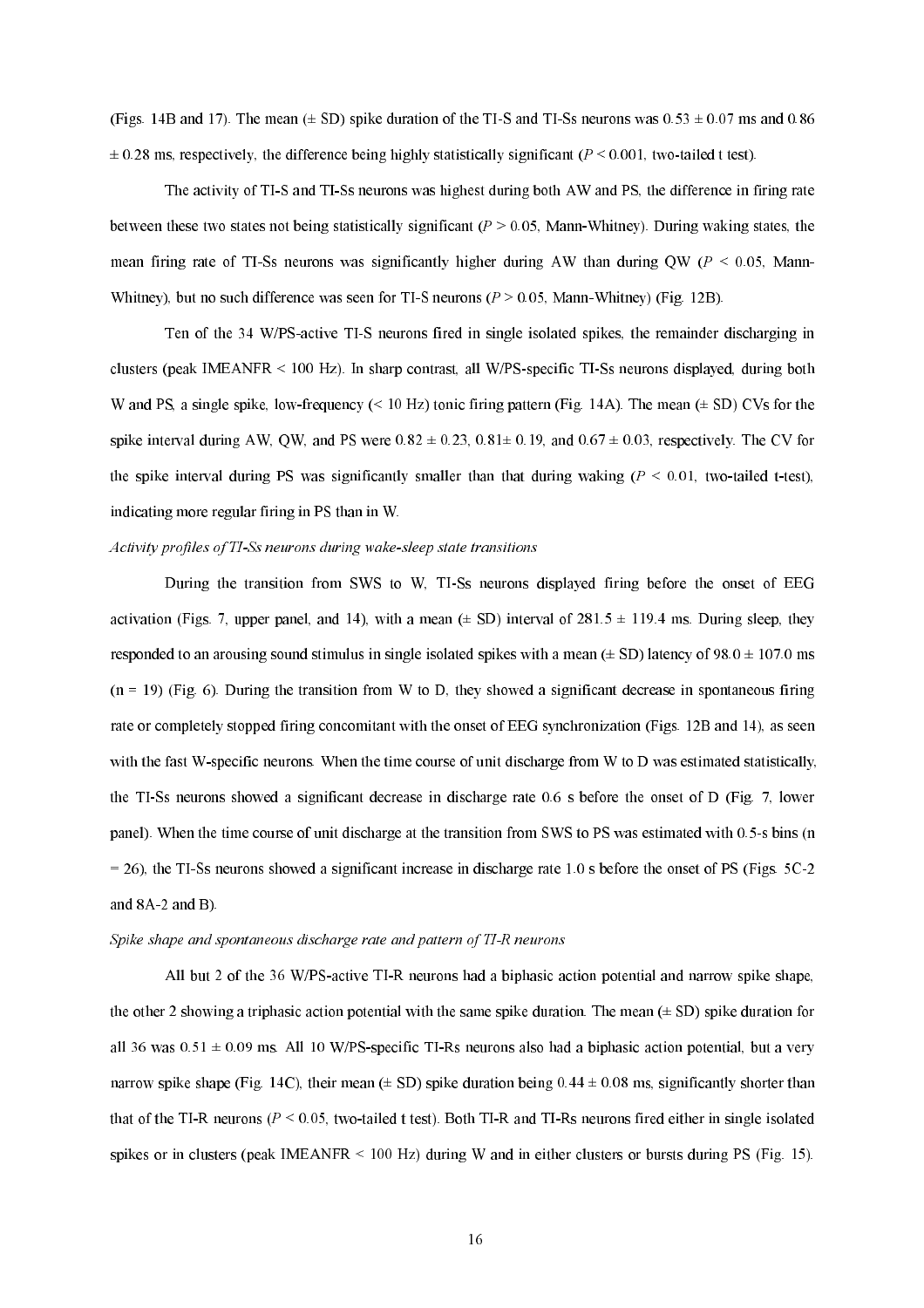These high frequency rhythmic discharges were synchronized with rhythmic theta waves in all 10 TI-Rs neurons (Fig. 16) and in 3 of the 36 TI-R neurons. Like the TI-Rs neurons, these theta-related TI-R neurons were located in  $(n = 2)$ , or immediately adjacent to  $(n = 1)$ , the HDB (Fig. 1 k, m, and o).

Activity profiles of TI-Rs neurons during wake-sleep state transitions

During the transition from SWS to W, all TI-Rs neurons discharged prior to the onset of EEG activation with a mean ( $\pm$  SD) interval of 220.7  $\pm$  126.1 ms (Fig. 15). They responded to an arousing sound stimulus in single isolated spikes with a mean  $(\pm SD)$  latency of 116.3  $\pm$  117.4 ms (Fig. 6). The mean time course of unit discharge at the transitions from SWS to W and from W to D was obtained from 4 of the most characteristic TI Rs neurons and is shown in Fig. 7. As seen in this figure, the TIRs neurons displayed a sharp increase in discharge rate at waking onset (upper trace) and a significant decrease in firing rate 0.5 s prior to sleep onset (lower trace). At the transition from SWS to PS, they showed a significant increase in firing rate 0.5 s before the onset of PS and 1.5 s before the significant decrease in discharge rate of the SWS-specific neurons (Fig. 8A-3 and B).

# Insert Figures 15 and 16 about here

#### Responses of POA and BFB neurons to electrical stimulation of the medial frontal cortex

 The effect of electrical stimulation of the medial frontal cortex was tested in a total of 174 POA and BFB neurons recorded ipsilaterally to the stimulation site. Of these, 2 showed antidromic responses (Fig. 17), while 47 exhibited excitatory synaptic responses (Fig. 18A and B), 5 inhibitory synaptic responses (Fig. 18C), and 120 no significant responses.

Antidromic responses. Antidromic responses were only elicited in 2 units, both of which were TI-Ss, characterized by a triphasic action potential and a location in the cholinergic region of the vlPOA (Fig. 17). Their latencies were 6.3 and 7.0 ms, respectively, the axonal conduction velocities being  $\leq 1$  m/s, indicative of finely myelinated axons. Further 6 TI-Ss neurons and 9 of the 11 TI-S neurons tested displayed no responses, while another TISs and the other 2 TIS neurons were activated orthodromically, with latencies varying between 4 and 30 ms, as was the case for sleep-active and waking-active neurons (see below).

Insert Figures 17 and 18 about here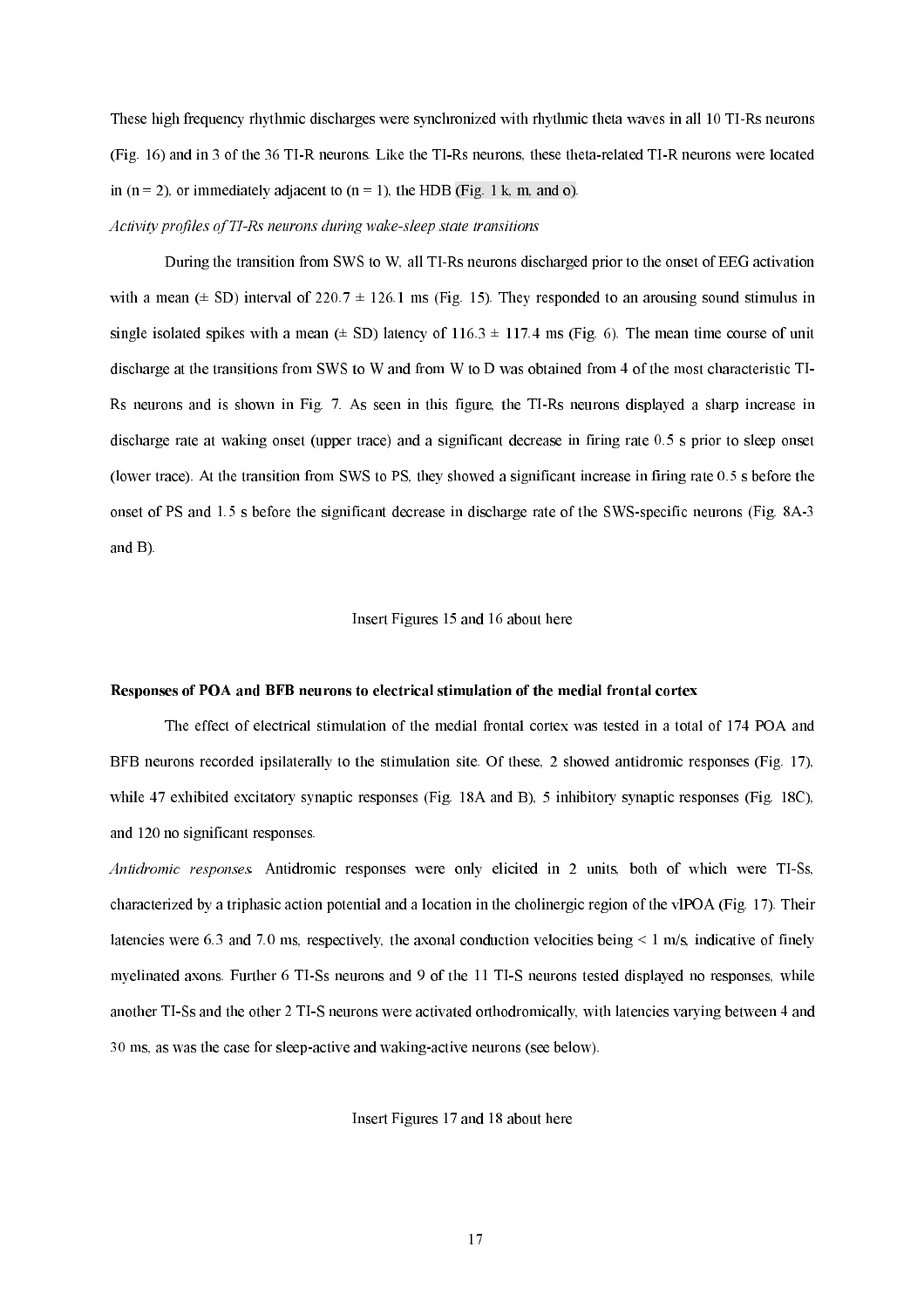Orthodromic responses. As seen with some TI-S and TI-Ss neurons, a significant number of sleep-active (36 of 116; 31%) and wakingactive (4 of 22; 18%) neurons displayed excitatory synaptic responses either in single isolated spikes (Fig. 18A) or in bursts (Fig. 18B). The 36 sleep-active neurons consisted of 4 of the 14 SWSactive, 5 of the 19 LR SWS/PS-specific, 8 of the 14 SWS/PS-active, and 19 of the 69 SWS/PS-specific neurons tested. The 4 waking-active neurons consisted of 3 of the 8 W-active and 1 of the 14 W-specific neurons tested. A weak inhibitory synaptic response was only seen in one of the 14 SWS/PS-active, one of the 69 SWS/PSspecific (Fig. 18C), one of the 14 W-specific, and 3 of the 13 TI-R neurons tested.

# Discussion

Based on extracellular single unit recordings of 872 neurons across the complete sleep-waking cycle in the POA and BFB of mice, we have been able to describe the properties and distribution of particular groups of state-specific neurons, i.e. SWS-specific, SWS/PS-specific, PS-specific, W-specific, and W/PS-specific neurons, which might play an important role in the induction and maintenance of sleep and waking, on the one hand, and the activation and deactivation of cortical activity on the other, as discussed below.

#### SWS-specific and SWS/PS-specific neurons as sleep-promoting neuronal populations

Early single unit recording studies in the POA and BFB of cats revealed sleep-active neurons discharging at the highest rate during SWS (SWS discharge rate > 2 times waking rate and active PS rate) (Szymusiak and McGinty, 1986; Szymusiak and McGinty, 1989). These were located in the HDB and LPO/SI region and some were reported to fire just prior to the appearance of the first high-amplitude spindle bursts in the EEG, a characteristic of light SWS (Szymusiak and McGinty, 1986). However, these neurons showed little change in spontaneous discharge rate during the transition from sleep to waking and thus differ from the SWS active and SWS-specific neurons described in the present study. More recent studies in rats also reported the presence of a group of SWSactive neurons in the POA and BFB (Koyama and Hayaishi, 1994; Lee et al., 2004; Osaka and Matsumura, 1994). These were distributed throughout the POA and some were reported to fire before the onset of sleep (Koyama and Hayaishi, 1994). However, the presence of spontaneous discharges during waking in these previous studies in cats and rats make it difficult to determine precisely their activity profiles at the state transitions from waking to sleep and from sleep to waking.

In the present study in mice, 11 of the 25 fast SWS-specific neurons discharged at the transition from waking to sleep, prior to the onset of EEG synchronization, the first sign of EEG sleep. All the fast SWS-specific neurons displayed high rates of spontaneous discharge as early as sleep onset (drowsy state) and maintained high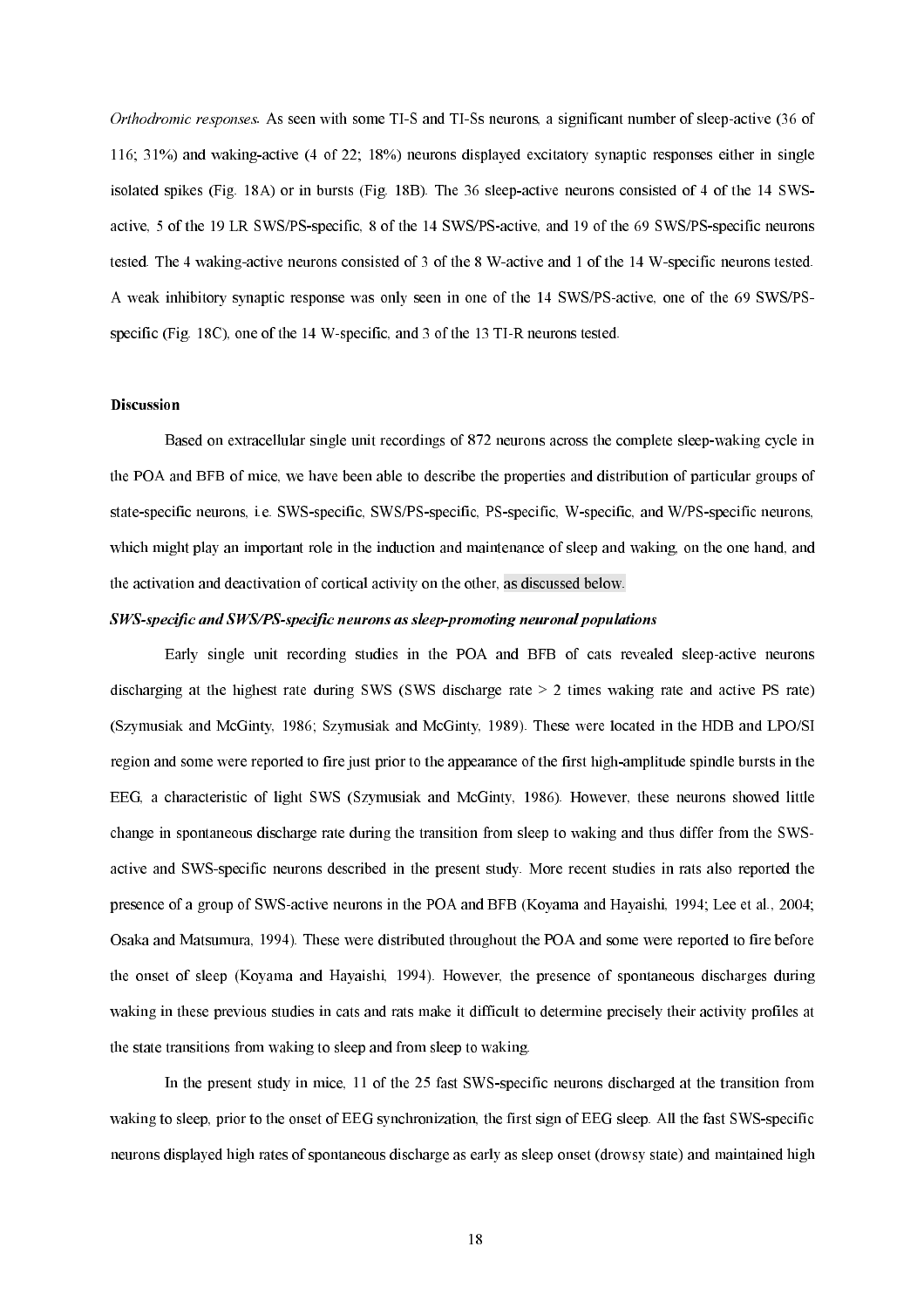frequency unit activity during SWS, while they either showed a significant decrease in firing rate in PS or ceased firing before waking onset. These findings suggest that the SWS-specific neurons may play an important role in the processes of sleep onset and sleep maintenance, and could therefore function as sleeppromoting neurons. The SWS/PS-specific neurons might also be sleep-promoting neural elements within the POA and BFB, although their discharge did not anticipate the onset of sleep and they fired at the highest rate during PS. They were the most commonly encountered cells and many fired at a high rate at sleep onset, increased their discharge rate as the degree of cortical synchrony increased, and stopped firing before waking onset. They may therefore play a role not in the induction, but in the enhancement and maintenance of sleep.

In the present study, SWS-specific neurons were shown to be located in the HDB and adjacent vlPOA at the rostral level of recording sites (Fig. 1 a and b), but to be more widely distributed in the lateral MPO just adjacent to the LPO, LPO, LH, SI, and AHA at the middle and caudal levels (Fig. 1,  $f-i$ ). SWS/PS-specific neurons, including those with a very low firing rate, were also found diffusely in the POA and BFB. These findings are in general agreement with those of early and recent studies in cats (Szymusiak and McGinty, 1986) and rats (Koyama and Hayaishi, 1994; Lee et al., 2004; Osaka and Matsumura, 1994, 1995; Suntsova et al., 2002). However, it should be mentioned that the MPO was largely devoid of fast SWS/PS-specific and SWSspecific neurons, both of which may be primary sleep-promoting elements, and that these sleep-specific neurons tended to be localized in the lateral and ventral POA and adjacent BFB structures, such as the HDB, vlPOA, and ventral part of the LPO and LH, the sites in which W-specific and W/PS-specific neurons were also concentrated  $(Fig. 1, k-o)$ .

Recently, based on the sleep-related expression of the immediate early gene, c-fos, a restricted collection of neurons has been described in the rat ventrolateral POA, designated as the ventrolateral preoptic nucleus (VLPO, corresponding to the vlPOA in the present account in mice), and were proposed to be the principal sleep-promoting cell group within the POA and BFB (Sherin et al., 1996). Moreover, using the same method, the same group of authors proposed that a region surrounding the VLPO (called the extended VLPO) might be the critical PS-promoting cell group (Lu et al., 2000). A single unit recording study in rats reported that sleep-active neurons are indeed localized in the VLPO (Szymusiak et al., 1998); however, this result could only be applied to the most rostral region of the LPO, the only preoptic region in which recordings were made by the authors (see above). In the present study, we revealed the presence of many PS-specific neurons, which showed a high rate of tonic discharge confined to a PS episode. These neurons were found throughout the POA and LH, this finding again being at variance with the assumption that the critical PS-promoting cell group is located in a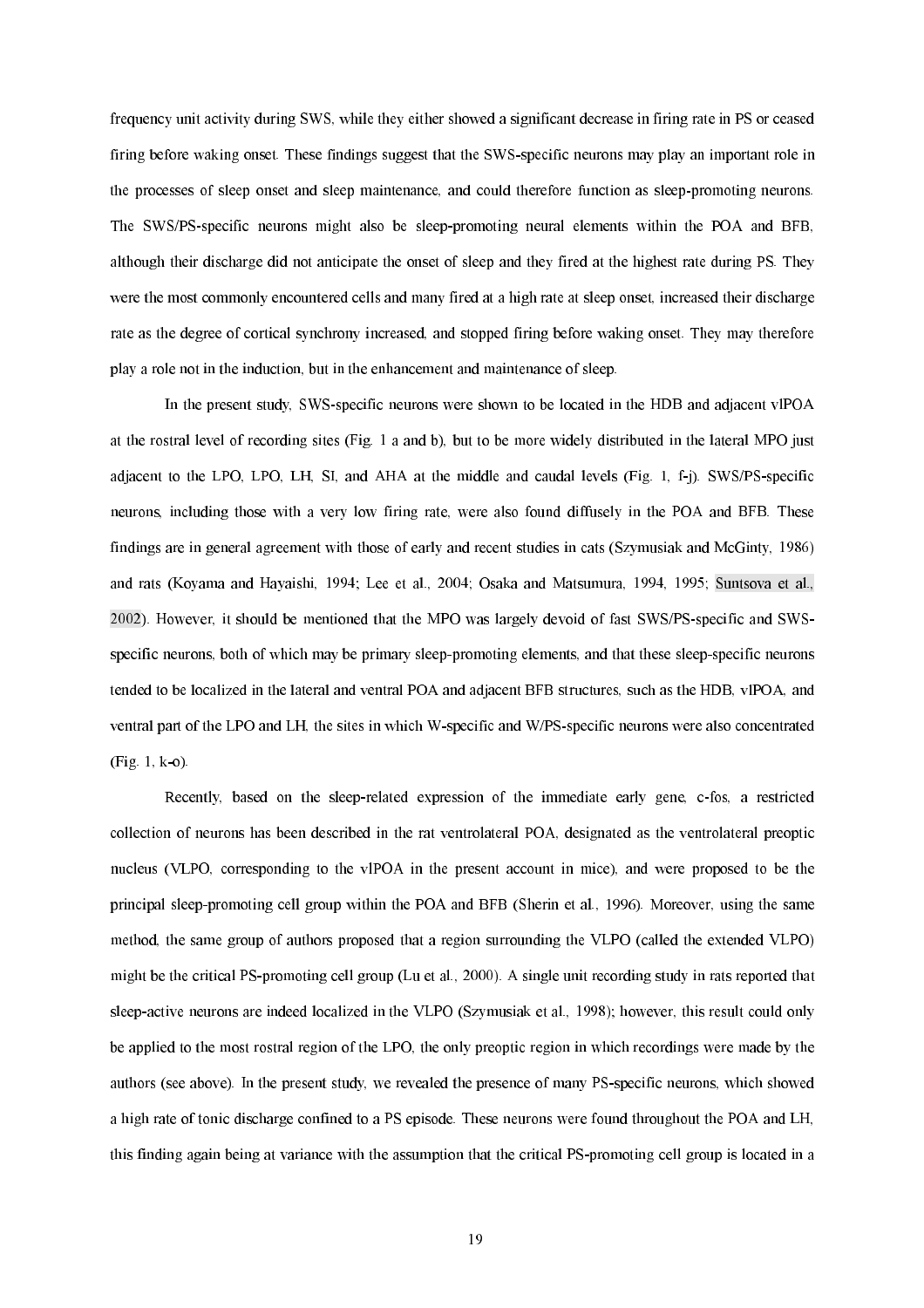restricted region of the POA (Lu et al., 2000). In addition, within the ventral POA and BFB areas, there was considerable overlap between the sites at which SWS-specific, SWS/PS-specific, PS-specific, W-specific, and W/PS-specific units were recorded. These findings, therefore, do not support the view that particular clusters of neurons localized in the ventrolateral region of the POA play a critical role in the induction and maintenance of sleep, including PS, but are in line with the assumption that sleep-promoting hypnogenic neurons are distributed throughout the POA and adjacent BFB and that the size of lesion within the POA and BFB determines the magnitude of sleep deficit induced by the lesion (McGinty and Szymusiak, 2001). Indeed, lesions including the dorsal or lateral LPO, but sparing the VLPO, cause severe insomnia in rats (Lu et al., 2000; Schmidt et al., 2000) and the effects of lesions on sleep in general depend on the size or extension of the lesion in both rats and cats (Nauta, 1946; Sallanon et al., 1989)(see also McGinty and Szymusiak, 2001 for review). In addition, muscimol, a potent GABA agonist, induces severe insomnia when microinjected into any region of the LPO in the cat (Lin et al., 1989; Sakai et al., 1990). In this regard, it should be noted that both nonselective (McGinty and Sterman, 1968; Nauta, 1946) and cellselective (Sallanon et al., 1989; Schmidt et al., 2000; Szymusiak and McGinty, 1986) neurotoxic lesions of the LPOA and adjacent BFB result in robust suppression of both deep SWS and PS in the rat and cat, whereas lesions of the MPO alone have little or no effect in the rat (Asala et al., 1990; Schmidt et al., 2000), suggesting that the LPO plays a primary role in the mechanisms of sleep-waking regulation within the POA. The present findings that fast SWS-specific and SWS/PS-specific neurons are virtually absent in the MPO may corroborate those from these lesion studies.

A recent in vivo study in anesthetized rats revealed several populations of GABAergic neurons in the BFB just adjacent to the LPO: 40 % of these GABAergic neurons showed an increase in discharge rate on somatosensory-evoked cortical activation, while the remaining 60 % showed a decrease in discharge rate on cortical activation and fired in either clusters or bursts during cortical deactivation (Mannes et al., 2000). The latter group might represent the SWS-active and/or SWS/PS-active neurons described previously in rats and cats (Koyama and Hayaishi, 1994; Szymusiak and McGinty, 1986) and in the present study in mice. They may also correspond to populations of GABAergic neurons that express c-fos following sleep recovery after sleep deprivation (Gvilia et al., 2006; Modirrousta et al., 2004).

#### Waking-specific neurons as a waking-promoting neuronal population

Wspecific neurons fired at the highest rate during waking, displayed a sharp decrease in firing rate during D, and became silent during both SWS and PS, as do the Orx/Hcrt- and non-Orx/Hcrt waking-active neurons that we have recently reported in the PH of mice (Takahashi et al., 2008). As also seen with the PH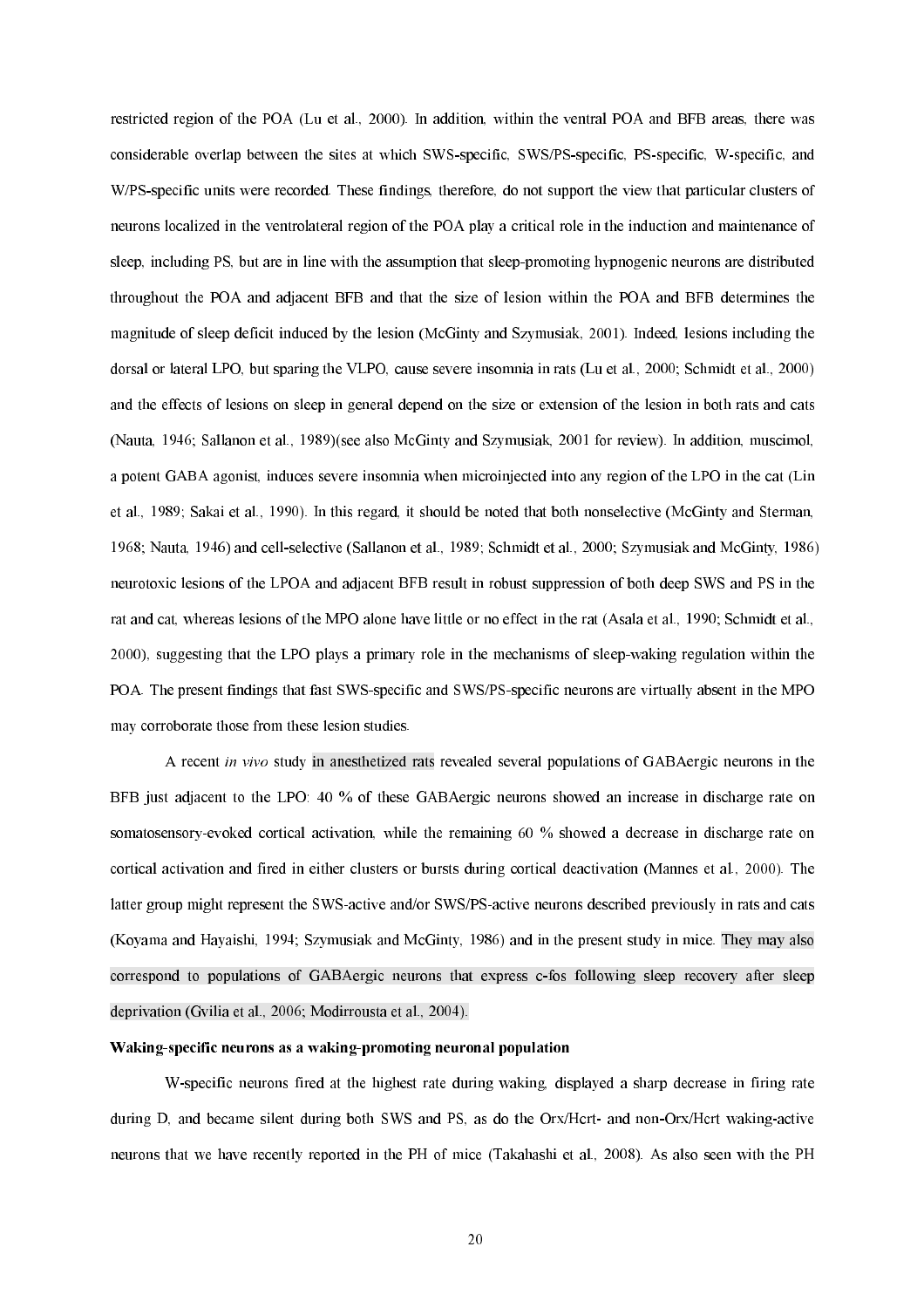waking-active neurons, the POA/BFB W-specific neurons fired before the onset of W, with a sharp increase in discharge rate. These data suggest that the POA/BFB W-specific neurons may be waking-promoting neural elements in the forebrain. Several lines of evidence point to important differences between the putative waking promoting neurons in the PH and those in the POA/BFB; i) the majority of the POA/BFB W-specific neurons displayed higher discharge rates ( $> 10$  Hz) than the PH waking-active neurons ( $< 10$  Hz); ii) at the transition from SWS to W, the POA/BFB W-specific neurons fired before the onset of EEG activation with a mean  $(\pm SD)$ interval of 267.0  $\pm$  128.7 ms, while Orx/Hcrt- and non-Orx/Hcrt waking-active neurons fire with significantly shorter mean intervals of 141.5  $\pm$  82.3 ms and 108.5  $\pm$  57.7 ms, respectively; and iii) the PH waking-active neurons respond in clusters to an arousing sound stimulus with a short latency ( $\approx 10$  ms), while the POA/BFB Wspecific neurons responded in single isolated spikes with a longer latency (Takahashi et al., 2008 for the PH waking-active neurons and the present study for the POA/BFB waking-specific neurons). These data suggest differences in the excitatory or inhibitory inputs impinging on the PH and POA/BFB waking-promoting neurons and a different role in the mechanisms of waking. In any case, the activation or inactivation of these waking promoting neurons at state transitions does not seem to result from cessation (disinhibition) or activation (inhibition) of sleep-promoting neuronal activity, because significant changes in the activity of the sleeppromoting neurons during the state transitions followed, and did not precede, that of the waking-promoting neurons (Fig. 7) (see below). Our data therefore refute the prevailing hypothesis that the sleep process starts with the activation of the POA/BFB hypnogenic neurons (Jones, 2005; McGinty and Szymusiak, 2001; Sakai and Crochet, 2003; Saper et al., 2001). The exact neurochemical phenotype of these waking-specific neurons is unknown. However, it is worth mentioning that the spike shape and firing properties of the waking-specific neurons resemble those of identified glutamatergic neurons in the rat BFB (Mannes et al., 2003), suggesting their glutamatergic nature.

# Insert Figure19 about here

# Role of TI-Ss and TI-Rs neurons in the process of cortical activation during waking and PS

In the present study, we found two populations of W/PS-specific neurons that fired specifically during waking and PS in association with cortical activation, namely the TI-Ss and TI-Rs neurons. TI-Ss neurons displayed a slow tonic isolated discharge pattern during both W and PS, as seen with a cluster of ascending mesopontine cholinergic neurons in rats and cats (El Mansari et al., 1989; Koyama et al., 1998; Koyama and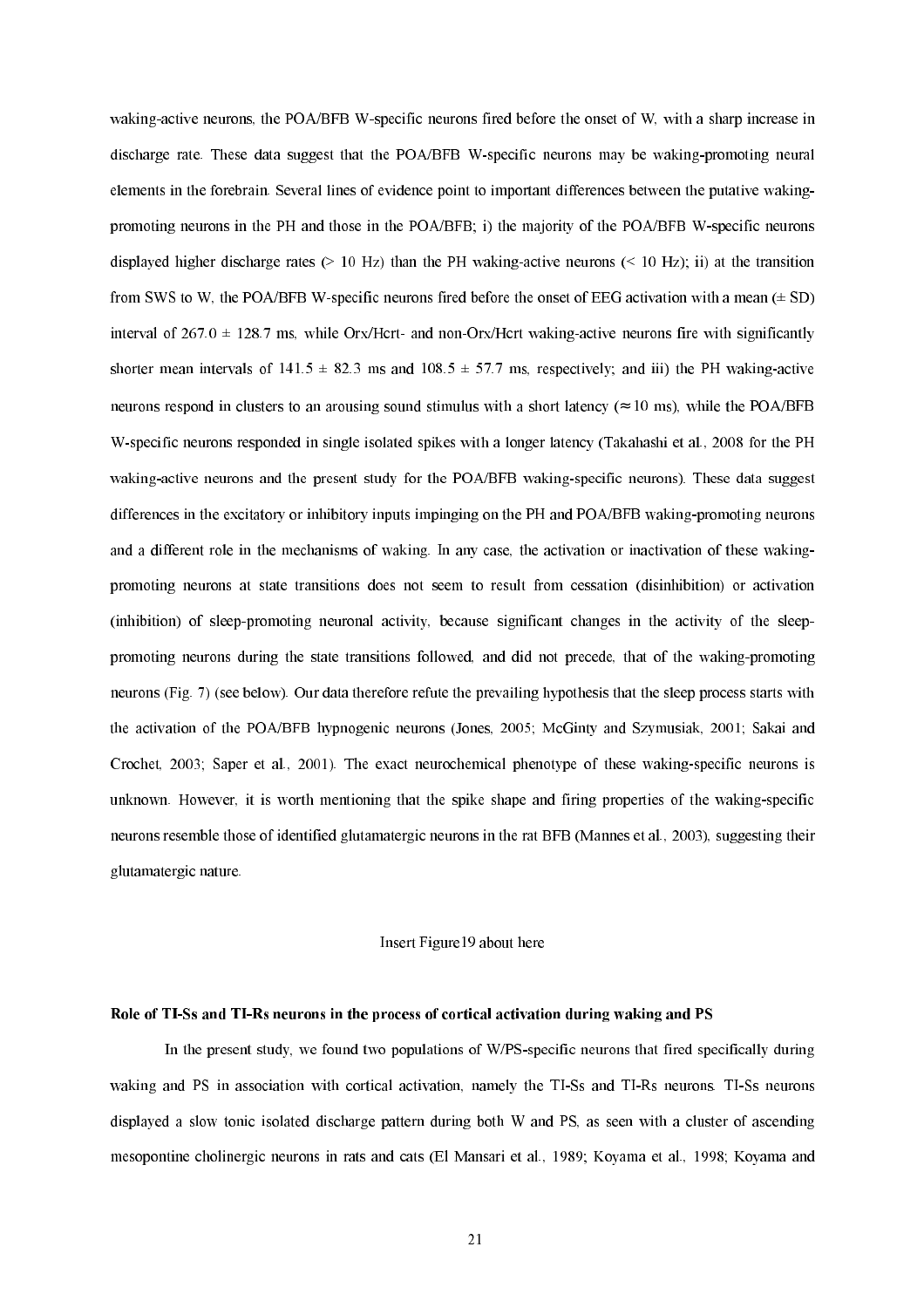Sakai, 2000; Steriade et al., 1990). In contrast, TI-Rs neurons fired either in clusters or in bursts during W and in high frequency bursts during PS in close association with cortical theta waves. The unit activity of both types of neurons was highest during AW and PS, the difference in firing rate between these two states not being statistically significant. Moreover, both discharged at a high rate during QW without motor activity, fired before the onset of waking at the transition from sleep, and stopped firing concomitant with the onset of EEG synchronization, as seen with W-specific neurons (Fig. 7). These findings strongly suggest an important role of these W/PS-specific neurons in the processes of cortical activation/deactivation. The TI-Ss and TI-Rs W/PSspecific neurons were localized in the HDB and adjacent vlPOA, the regions containing cholinergic neurons sending axons to the cortex (Armstrong et al., 1983; Ichikawa et al., 1997; Rye et al., 1984; Tago et al., 1987), whereas both TI-S and TI-R neurons were widely distributed in noncholinergic regions of the POA/BFB (Fig. 1, k-o). Furthermore, 2 of the 8 TI-Ss neurons tested were activated antidromically by stimulation of the medial frontal cortex with a long latency, indicating that they are cortically projecting neurons with a slowly conducting axon. These findings are in line with those from anatomical studies in the rat showing that cholinergic projections to the medial cortical areas arise from neurons located in the medial extent of the HDB (Rye et al., 1984; Saper, 1984). The TI-Rs neurons had a biphasic narrow action potential, whereas the TI-Ss neurons were characterized by a triphasic broad action potential, another characteristic of cholinergic neurons. The TI-Ss neurons, therefore, appear to be cholinergic neurons. In this regard, previous in vitro studies in guinea-pig BFB slices showed that chemically identified nucleus basalis cholinergic neurons display both a slow tonic (< 20 Hz) discharge mode and a high frequency bursting  $(> 100 \text{ Hz})$  mode, the latter being mediated by a calciumdependent low threshold spike (LTS) (Alonso et al., 1996; Khateb et al., 1992). Moreover, recent in vivo studies in rats showed that identified BFB cholinergic neurons have a long spike duration and display robust rhythmic bursting activity in association with cortical activation (Lee et al., 2005; Mannes et al., 2000). In unanesthetized rats, identified BFB cholinergic neurons are reported to discharge in bursts of spikes during both AW and PS and to discharge at the highest rate during PS, at an intermediate rate during AW, and at a low rate during QW without motor activity (Lee et al., 2005). In the present study in mice, rhythmic bursting activity in association with cortical activation was seen in TI-Rs neurons, which have a narrow action potential, but never in TI-Ss neurons, which have a broad action potential. The unit activity of both TI-Ss and TI-Rs neurons was highest during AW and PS, and both discharged at a high rate during QW without motor activity. These findings indicate that both TI-Ss and TI-Rs differ from the identified cholinergic neurons reported in the rat BFB (Lee et al., 2005).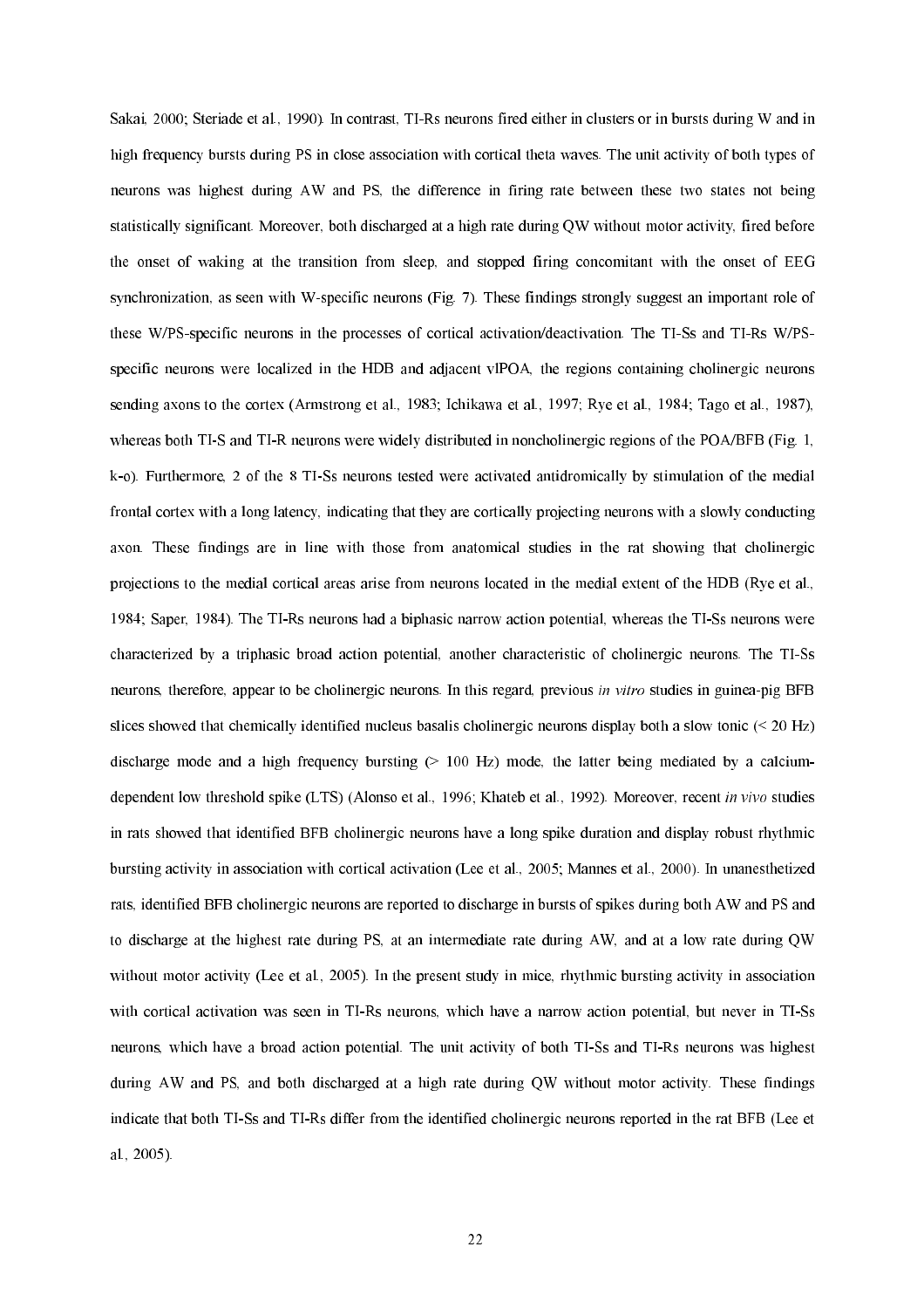In a recent study in urethan-anesthetized rats, Duque et al. (Duque et al., 2000) reported that identified BFB cholinergic neurons do not show any robust bursting during spontaneous or stimulation-induced EEG activation, suggesting that high frequency bursting is not a unique feature of BFB cholinergic neurons. Moreover, no high frequency bursting cells in association with cortical activation were found in the cholinergic BFB in cats (Détari et al., 1984; Détari et al., 1997; Szymusiak and McGinty, 2000) and, currently, nothing is known about the unit activity of identified cholinergic BFB neurons in mice. These findings, therefore, do not rule out the possibility that TISs neurons are cholinergic in mice. Future studies using electrophysiological and chemical identification of recorded cells are necessary to test whether this is the case.

#### Sleep-waking switch: disfacilitatory and inhibitory mechanisms

In the POA/BFB, we demonstrated the presence of sleep-specific, waking-specific, and cortical activation-specific neurons that might be good candidates for, respectively, sleep-promoting, waking-promoting, or cortical activation-promoting neurons. There was an inverse relationship between the unit activity of the SWS-specific neurons and that of the W/PS-specific neurons and between that of SWS/PS-specific and Wspecific neurons (Figs. 13 and 19). Osaka and Matsumura (Osaka and Matsumura, 1994, 1995) reported that, in unanesthetized rats, POA/BFB sleep-active neurons are inhibited by applied noradrenaline (NA) or electrical stimulation of brainstem catecholaminergic neurons, the effect being mediated by activation of  $\alpha_2$  adrenoceptors, while, in sharp contrast, POA/BFB waking-active neurons are excited by NA via activation of  $\alpha_1$  adrenoceptors. In an *in vitro* study in rat brain slices, Gallopin et al. (Gallopin et al., 2000) reported a homogeneous group of presumed GAB Aergic sleep-promoting neurons in the vlPOA which show an LTS crowned by a high frequency burst of action potentials and are inhibited by NA, acetylcholine, and serotonin, but are unaffected by HA. The LPO and BFB receive dense noradrenergic and serotonergic, but only scarce cholinergic, projections from the brainstem (Jones and Cuello, 1989), suggesting that the cholinergic afferent projections may originate in local BFB cholinergic neurons. TI-Ss neurons might represent potential cholinergic neural elements in the mouse.

As shown in Fig. 19, we hypothesize that both SWS-specific (SWS-on) and SWS/PS-specific (SWS/PSon) neurons are GABAergic, while W/PS-specific (W/PS-on) neurons, in particular TI-Ss neurons, are cholinergic (ACh) and that there is a reciprocal inhibitory interaction between the SWS-on and W/PS-on (TI-Ss) neurons. The GABAergic SWS/PS-on neurons inhibit possibly glutamatergic (Glu) W-specific (W-on) neurons, which in turn excite the W/PS-on neurons. Both the POA/BFB SWS-on and SWS/PS-on neurons receive inhibitory inputs from the brainstem noradrenergic (NA) and adrenergic (A) W-on neurons, while the POA/BFB W-on and W/PS-on neurons receive excitatory inputs from the brainstem catecholaminergic W-on neurons, as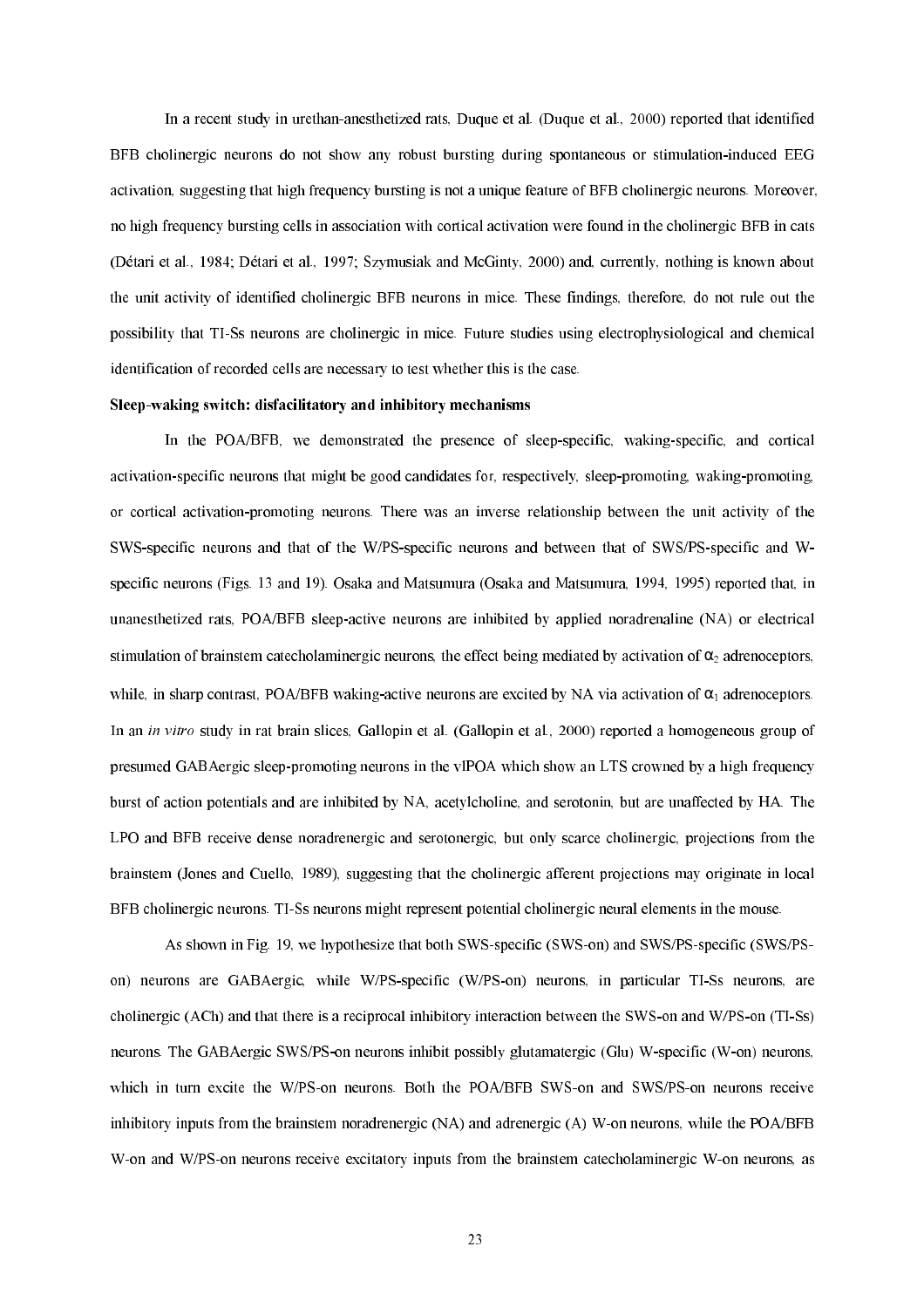well as from the PH Orx/Hcrt and non-Orx/Hcrt waking-active and HA waking-specific W-on neurons, all of which are, in turn, under the inhibitory control of the sleep-promoting POA/BFB SWS-on and SWS/PS-on neurons. The POA/BFB W/PS-on neurons receive an additional excitatory input from presumed glutamatergic brainstem PS-on neurons (Sakai et al., 2001). The SWS-on and SWS/PS-on neurons function as sleep-promoting neurons, while all the W-on and W/PS-on neurons function as waking-promoting neurons.

At the transition from waking to sleeping (Fig. 7, lower panel), the waking-promoting neurons either ceased firing (HA W-on neurons) or showed a significant decrease in firing rate (POA/BFB W-on and W/PS-on neurons, as well as Orx- and non-Orx W-on neurons; see Takahashi et al., 2008) before the onset of activity of the sleep-promoting neurons, indicating that the sleep process does not start with activation of the forebrain sleep-promoting neurons, but starts with deactivation (disfacilitation) of the waking-promoting neurons which results in disinhibition of the sleep-promoting neurons, thereby enhancing the sleep process. At the transition from sleeping to waking (Fig. 7, upper panel), the waking process starts with excitation of the waking-promoting neurons, leading to inhibition of the sleep-promoting neurons, thereby reinforcing the waking process. A key question is the identity of the critical waking-promoting neurons that control the sleep-waking switch. It is well known that sleep results from complex interactions between multiple waking-promoting and sleep-promoting systems distributed throughout the brain (Jones, 2005; Sakai and Crochet, 2003). However, it is important to mention that the POA/BFB waking-promoting neurons are under powerful excitatory adrenergic and noradrenergic control (Osaka and Matsumura, 1994, 1995), whereas the waking-specific HA and waking-active Orx/Hcrt neurons are, respectively, unaffected or inhibited by these inputs (Brown et al., 2001; Li et al., 2002; Yamanaka et al., 2003). As shown in this and our previous studies (Takahashi et al., 2006, 2008), both Orx/Hcrt and non-Orx/Hcrt waking-active neurons respond in clusters to an arousing sound stimulus with a short latency, but this was not the case for the POA/BFB waking-promoting neurons, which did, however, discharge before the firing of the PH waking-promoting neurons. It seems likely that neural activation of the PH waking-promoting neurons is largely due to external or internal excitatory stimuli, such as sensory, somatic, and visceral inputs, while that of the POA/BFB waking-promoting neurons is basically due to excitation of brainstem adrenergic and noradrenergic neurons. Detailed analysis of the unit activity at state transitions is needed for the brainstem catecholaminergic neurons in the mouse. This problem is currently under investigation in our laboratory. Finally, recent studies suggest that POA neurons play a role in the homeostatic aspects of sleep-waking regulation and are important targets for endogenous somnogens (reviewed in Szymusiak et al., 2007). Further studies are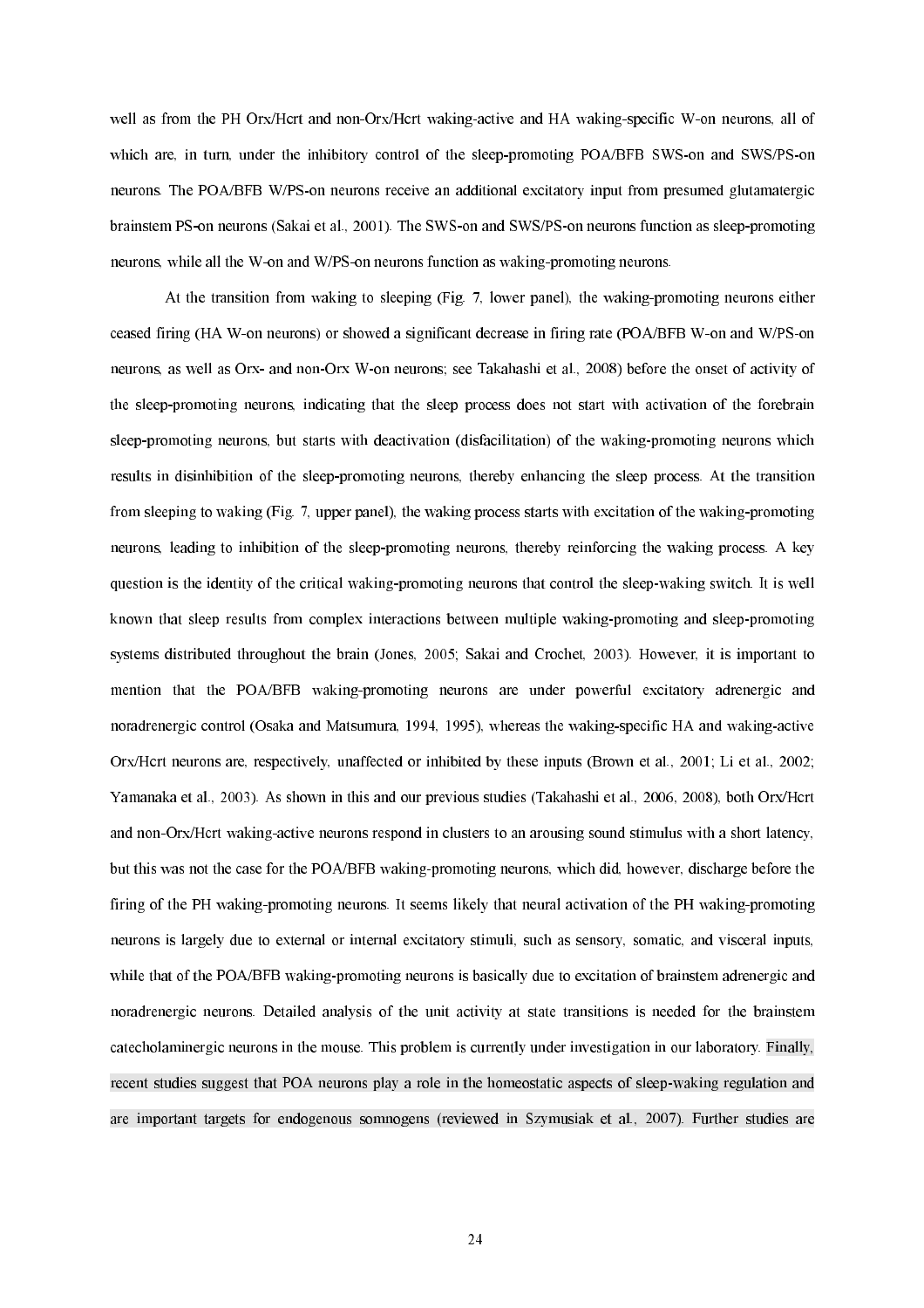needed to determine whether some, or all, of the groups of statespecific neurons revealed in the present study play a role in this homeostatic regulation of sleep and waking.

### **Conclusions**

 The present study reveals, for the first time in the POA and BFB in conscious mice, the presence of sleep-specific, waking-specific, and cortical activation-specific neurons that might play an important role in the induction and maintenance of sleep and waking and in the activation and deactivation of cortical activity. The present findings suggest (i) that the forebrain sleep/waking switch is regulated by the opposing activities of sleep-promoting (SWS-specific and SWS/PS-specific) and waking-promoting (W-specific and W/PS-specific) neurons, (ii) that initiation of sleep is caused by decreased activity (disfacilitation) of the waking-promoting neurons, which, in turn, disinhibit the activity of the sleep-promoting neurons, thereby enhancing the sleep process, and (iii) that the activity of W/PS-specific neurons is deeply involved in the processes involved in cortical activation/deactivation.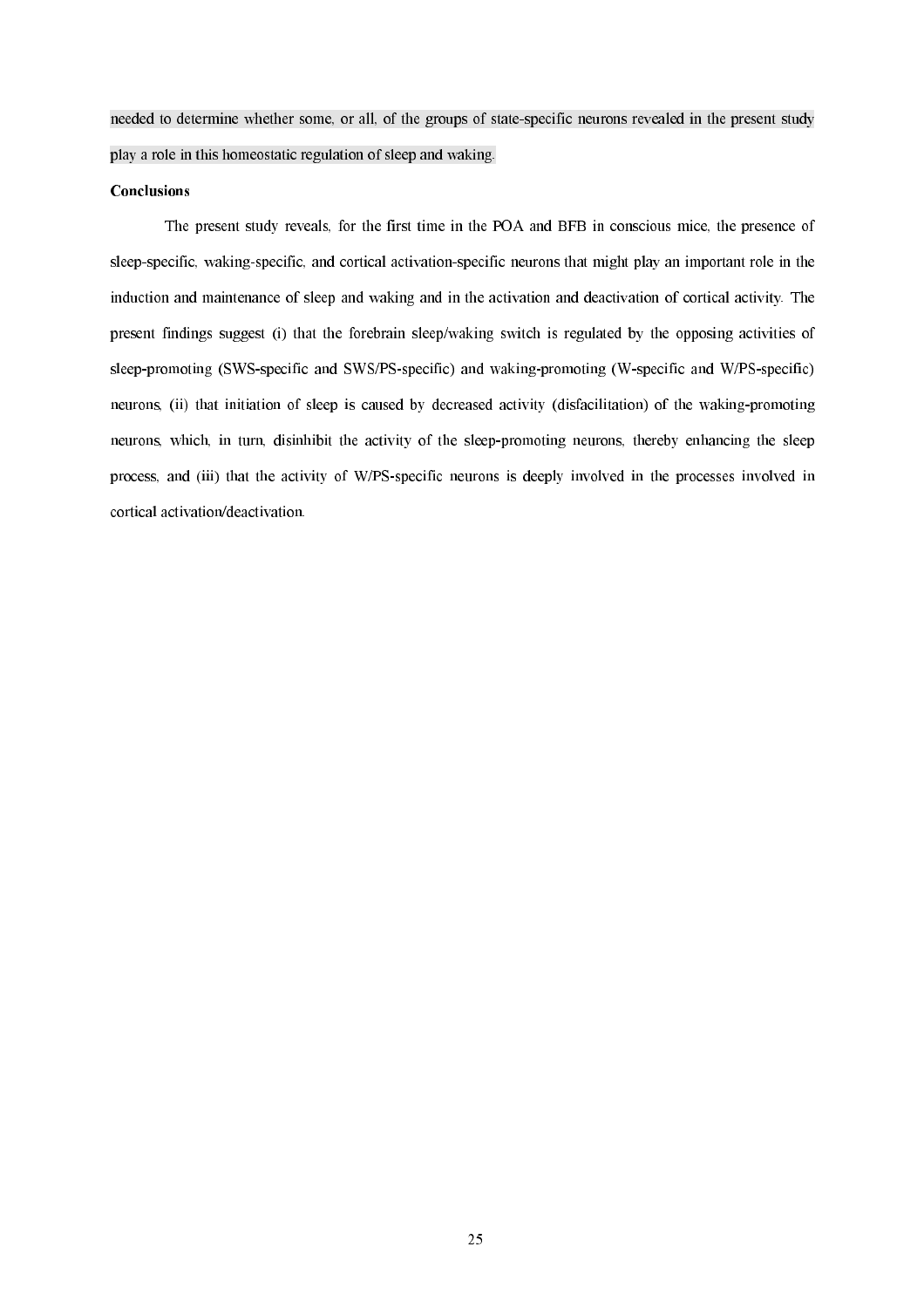# REFERENCES

- Alam MN, McGinty D, Szymusiak R (1996) Preoptic/anterior hypothalamic neurons: thermosensitivity in wakefulness and non rapid eye movement sleep. Brain Res 718:76-82.
- Alonso A, Khateb A, Fort P, Jones B, Mühlethaler M (1996) Differential oscillatory properties of cholinergic and non-cholinergic nucleus basalis neurons in guinea pig brain slices. Eur J Neurosci 8:169-182.
- Armstrong DA, Saper CB, Levey AI, Wainer BH, Terry RD (1983) Distribution of cholinergic neurons in the rat brain demonstrated by the immunohistochemical localization of choline acetyltransferase. J Comp Neurol 216:5368.
- Asala SA, Okano Y, Honda K, Inoue S (1990) Effects of medial preoptic lesions on sleep and wakefulness in unrestrained rats. Neurosci Res 114:300-304.
- Boulant JA, Dean JB (1986) Temperature receptors in the central nervous system. Ann Rev Physiol 48:639-654.
- Brown RE, Stevens DR, Haas HL (2001) The physiology of brain histamine. Prog Neurosbiol 63:637672.
- Détari L, Juhasz G, Kukorelli T (1984) Firing properties of cat basal forebrain neurons during sleep-wakefulness cycle. Electroenceph Clin Neurophysiol 58:362-368.
- Détari L, Semba K, Rasmusson DD (1997) Responses of cortical EEGrelated basal forebrain neurons to brainstem ans sensory stimulation in urethane-anaesthetized rats. 1997 9:1153-1161.
- Duque A, Balatoni B, Detari L, Zaborszky L (2000) EEG correlation of the discharge properties of identified neurons in the basal forebrain. J Physiol 28:1627-1635.
- El Mansari M, Sakai K, Jouvet M (1989) Unitary characteristics of presumptive cholinergic tegmental neurons during the sleep-waking cycle in freely moving cats. Exp Brain Res  $76:519-529$ .
- Everitt BJ (1990) Sexual motivation: a neural and behavioural analysis of the mechanisms underlying appetitive and copulatory responses of male rats. Neurosci Biobehav Rev 14:217-232.
- Everitt BJ, Robbins TW (1997) Central cholinergic systems and cognition. Ann Rev Psychol 48:649-684.
- Gallopin T, Fort P, Eggermann E, Cauli B, Luppi PH, Rossier J, Audinat E, Mühlethaler M, Serafin M (2000) Identification of sleep-promoting neurons in vitro. Nature 404:992-995.
- Gong H, Szymusiak R, King J, Steininger T, McGinty D (2000) Sleep-related c-Fos expression in the preoptic hypothalamus: effects of ambient warming. Am J Physiol 279:R2079-R2088.
- Gvilia I, Xu F, McGinty D, Szymusiak R (2006a) Homeostatic regulation of sleep: a role for preoptic area neurons. J Neurosci 26:9426-9433.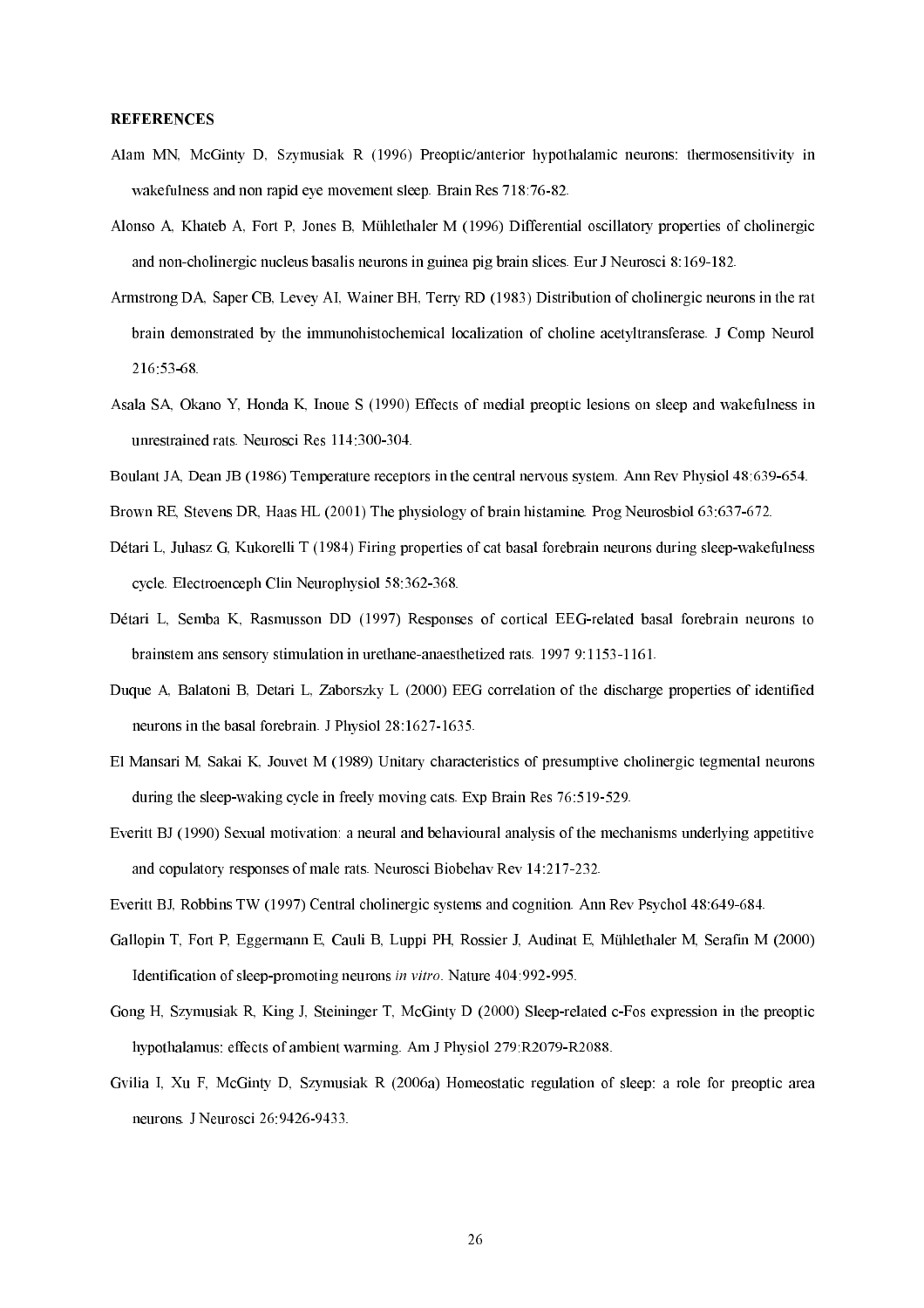- Gvilia I, Turner A, McGinty D, Szymusiak R (2006b) Preoptic area neurons and the homeostatic regulation of rapid eye movement sleep. J Neurosci 26:3037-3044.
- Huang ZL, Urade Y, Hayaishi O (2007) Prostaglandins and adenosine in the regulation of sleep and wakefulness. Curr Opin Pharmacol 7:33-38.
- Ichikawa T, Ajiki K, Matsuura J, Misawa H (1997) Localization of two cholinergic markers, choline acetyltransferase and vesicular acetylcholine transporter in the central nervous system of the rat: in situ hybridization histochemistry and immunohistochemistry. J Chem Neuroanat 13:23-39.
- Jones BE (2004) Activity, modulation and role of basal forebrain cholinergic neurons innervating the cerebral cortex. Prog Brain Res  $145:157-169$ .
- Jones BE (2005) Basic mechanisms of sleepwake states. In: Principles and Practice of Sleep Medicine (Kryger MH, Roth T, Dement W, eds), pp136-153. Philadelphia: Elsevier Saunders.
- Jones BE (2005) From waking to sleeping: neuronal and chemical substrates. Trends Pharmacol Sci 26:578-586.
- Jones BE, Cuello AC (1989) Afferents to the basal forebrain cholinergic cell area from pontomesencephalic catecholamine, serotonin, and acetylcholine - neurons. Neuroscience 31:37-61.
- Khateb A, Mühlethaler M, Alonso A, Serafin M, Mainville L, Jones BE (1992) Cholinergic nucleus basalis neurons display the capacity for rhythmic bursting activity mediated by lowthreshould calcium spikes. Neuroscience 51:489-494.
- Koyama Y, Hayaishi O (1994) Firing of neurons in the preoptic/anterior hypothalamic areas in rat: its possible involvement in slow wave sleep and paradoxical sleep. Neurosci Res 19:31-38.
- Koyama Y, Honda T, Kusakabe M, Kayama Y, Sugiura Y (1998) In vivo electrophysiological distinction of histocemically-identified cholinergic neurons using extracellular recording and labeling in rat laterodorsal tegmental nucleus. Neuroscience 83:1105-1112.
- Koyama Y, Sakai K (2000) Modulation of presumed cholinergic mesopontine tegmental neurons by acetylcholine and monoamines applied iontophoretically in unanesthetized cats. Neuroscience 96:723-733.
- Lee MG, Hassani OK, Alonso A, Jones B (2005) Cholinergic basal forebrain neurons burst with theta during waking and paradoxical sleep. J Neurosci 25:4365-4369.
- Lee MG, Manns ID, Alonso A, Jones BE (2004) Sleep-wake related discharge properties of basal forebrain neurons recorded with micropipette in head-fixed rats. J Neurophysiol 92:1182-1198.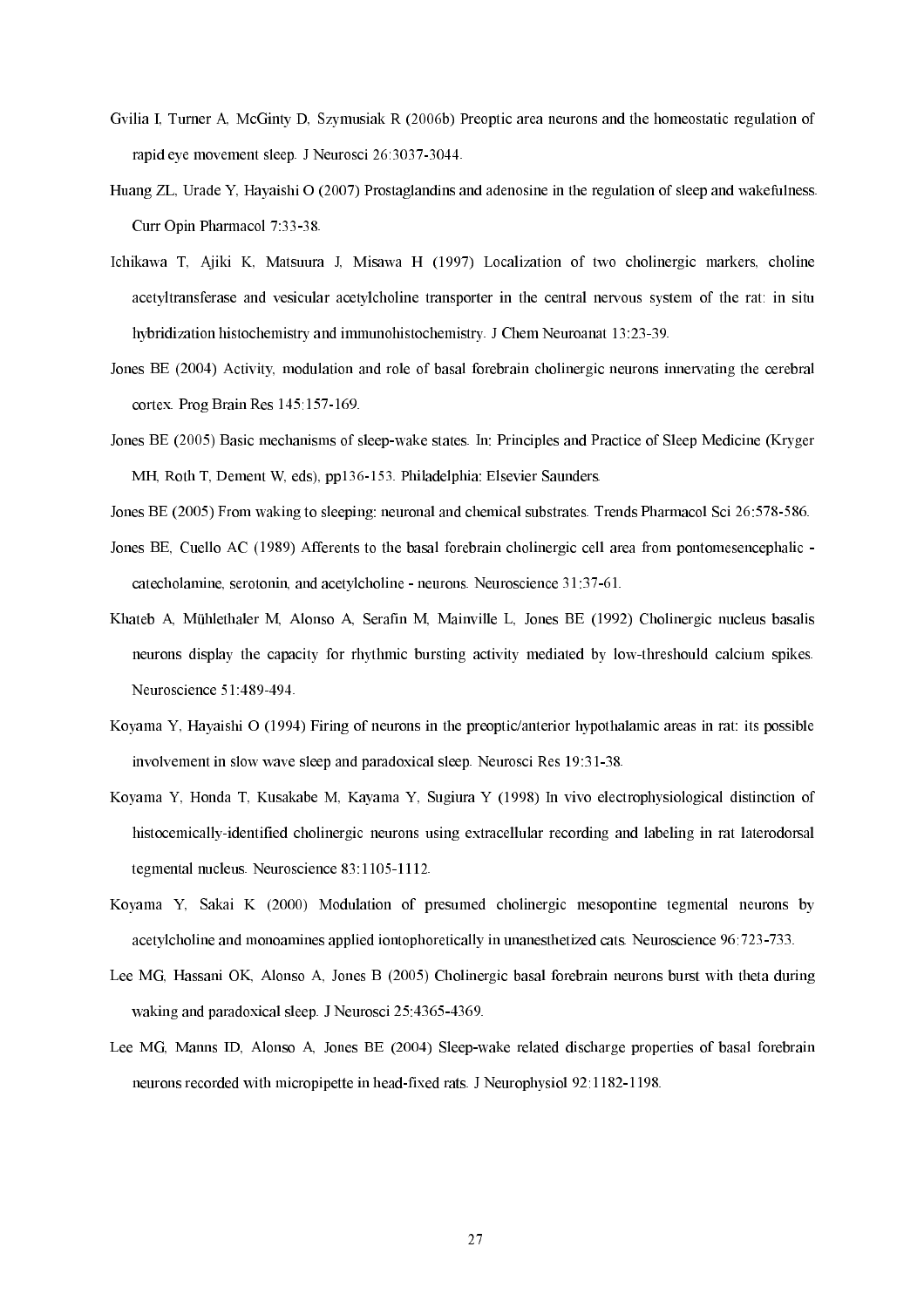- Li Y, Gao XB, Sakurai T, van den Pol AN (2002) Hypocretin/Orexin excites hypocretin neurons via a local glutamate neuron-A potential mechanism for orchestrating the hypothalamic arousal system. Neuron 36:11691181.
- Lin JS (2000) Brain structures and mechanisms involved in the control of cortical activation and wakefulness, with emphasis on the posterior hypothalamus and histaminergic neurons. Sleep Med Rev 4:471-503.
- Lin JS, Sakai K, Vanni-Mercier G, Jouvet M (1989) A critical role of the posterior hypothalamus in the mechanisms of wakefulness determined by microinjection of muscimol in freely moving cats. Brain Research 479:225240.
- Lu J, Greco M, Shiromani P, Saper C (2000) Effecy of lesions of the ventrolateral preoptic nucleus on NREM and REM sleep. J Neurosci 20:3830-3842.
- Mannes ID, Alonso A, Jones B (2000) Discharging profiles of juxtacellularly labeled and immunohistochemically identified cholinergic basal forebrain neurons recorded in association with the electroencephalogram in anesthetized rats. J Neurosci 20:1505-1518.
- Mannes ID, Alonso A, Jones B (2000) Discharging profiles of juxtacellularly labeled and immunohistochemically identified GABAergic basal forebrain neurons recorded in association with the electroencephalogram in anesthetized rats. J Neurosci 20:9252-9263.
- Mannes ID, Alonso A, Jones B (2003) Rhythmically discharging basal forebrain units comprise cholinergic, GABAergic, and putative glutamatergic cells. J Neurophysiol 89:1057-1066.
- McGinty D, Sterman MB (1968) Sleep suppression after basal forebrain lesions in the cat. Science 160:1253 1255.
- McGinty D, Szymusiak R (2001) Brain structures and mechanisms involved in the generation of NREM sleep: focus on the preoptic hypothalamus. Sleep Med Rev 5:323-342.
- Modirrousta M, Mainville L, Jones BE (2004) GABAergic neurons with alpha<sub>2</sub>-adrenergic receptors in basal forebrain and preoptic area express  $c$ -Fos during sleep. Neuroscience  $129:803-810$ .
- Moruzzi G (1972) The sleep-waking cycle. Ergeb Physiol  $64:1-165$ .
- Nauta WJH (1946) Hypothalamic regulation of sleep in rats. An experimental study. J Neurophysiol 9:285316.
- Osaka T, Matsumura H (1994) Noradrenergic inputs to sleeprelated neurons in the preoptic area from the locus coeruleus and the ventrolateral medulla in the rat. Neurosci Res 19:39-50.
- Osaka T, Matsumura H (1995) Noradrenaline inhibits preoptic sleep-active neurons through  $\alpha_2$ -receptors in the rat. Neurosci Res 21:323-330.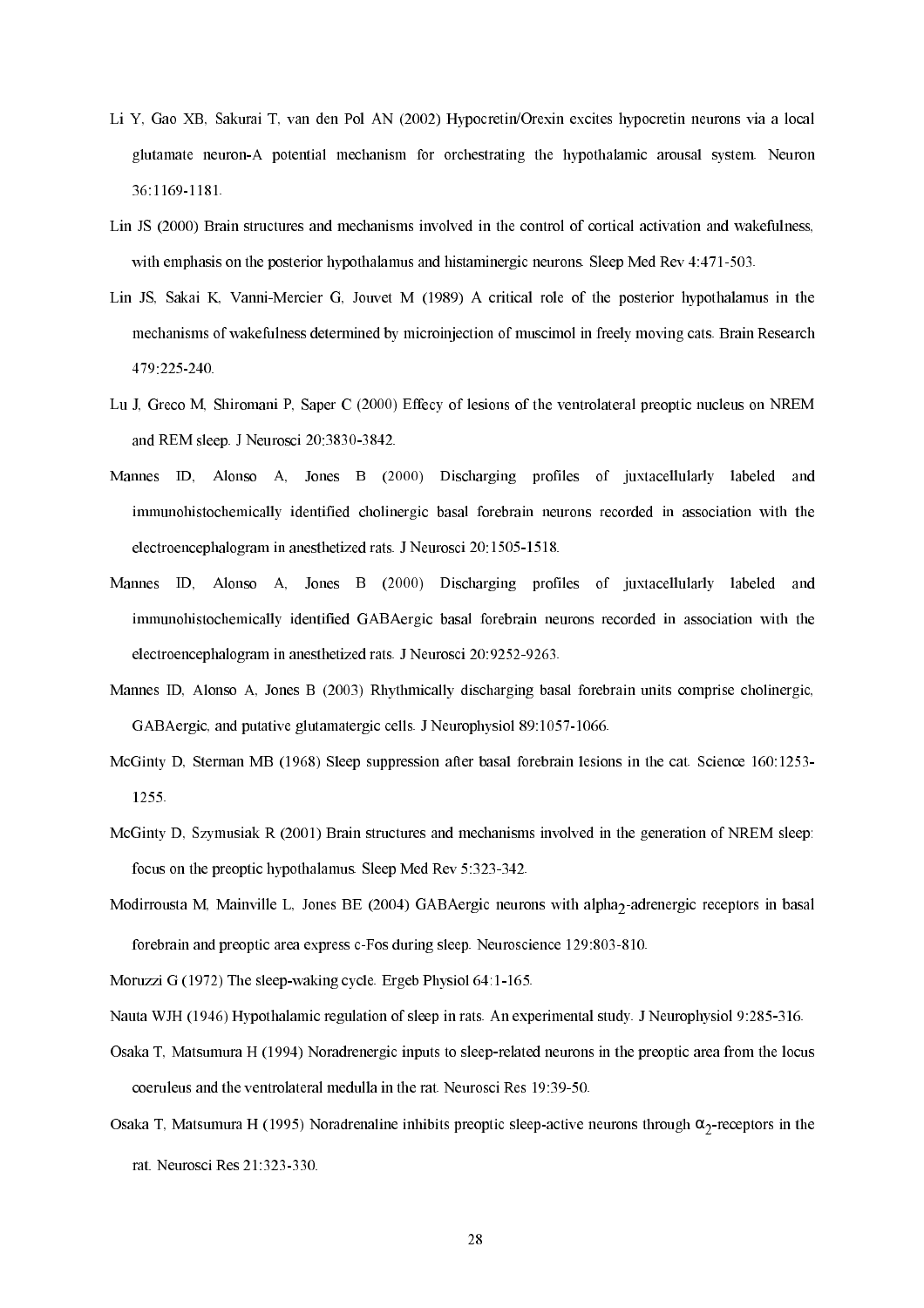Rye DB, Wainer BH, Mesulam MM, Mufson EJ, Saper CB (1984) Cortical projections arising from the basal forebrain: a study of cholinergic and non-cholinergic components employing combined retrograde tracing and immunohistological localization of choline acetyltransferase. Neuroscience 13:627-643.

Sakai K, Crochet S (2003) A neural mechanism of sleep and wakefulness. Sleep Biol Rhyth 1:2942.

- Sakai K, Crochet S, Onoe H (2001) Pontine structures and mechanisms involved in the generation of paradoxical (REM) sleep. Arch Ital Biol 139:93-107.
- Sakai K, El Mansari M, Lin JS, Zhang JG, Vanni-Mercier G (1990) The posterior hypothalamus in the regulation of wakefulness and paradoxical sleep. In: The Diencephalon and Sleep (Mancia. M, Marini. M, eds), pp171 198. New York: Raven Press.

Sakurai T (2002) Roles of orexins in regulation of feeding and wakefulness. NeuroReport 13:987-995.

- Sallanon M, Denoyer M, Kitahama K, Jouvet M (1989) Long-lasting insomnia induced by preoptic neuron lesions and its transient reversal by muscimol injection into the posterior hypothalamus in the cat. Neuroscience 32:669-683.
- Saper CB (1984) Organization of cerebral systems in the rat. I. Magnocellular basal nucleus. J Comp Neurol 222:313342.
- Saper CB, Chou TC, Scammell TE (2001) The sleep switch: hypothalamic control of sleep and wakefulness. Trends Neurosci 24:726-731.
- Schmidt MH, Valatx JL, Sakai K, Fort P, Jouvet M (2000) Role of the lateral preoptic area in sleep-related erectile mechanisms and sleep generation in the rat. J Neurosci 20:6640-6647.
- Sherin JE, Shiromani PJ, McCarley RW, Saper CB (1996) Activation of ventrolateral preoptic neurons during sleep. Science 271:216-219.
- Steriade M, Datta S, Paré D, Oakson G, Curró Dossi R (1990) Neuronal activities in brainstem cholinergic nuclei related to tonic activation processes in thalamocortical systems. J Neurosci 10:2541-2559.
- Suntsova N, Szymusiak R, Alam M N, Guzman-Marin R, McGinty D (2002) Sleep-waking discharge patterns of median preoptic nucleus neurons in rats. J Physiol 543:665-677.
- Szymusiak R, Alam N, Steininger TL, McGinty D (1998) Sleepwaking discharge patterns of ventrolateral preoptic/anterior hypothalamic neurons in rats. Brain Res 803:178-188.
- Szymusiak R, McGinty D (1986) Sleep suppression following kainic acid-induced lesions of the basal forebrain. Exp Neurol  $598-614$ .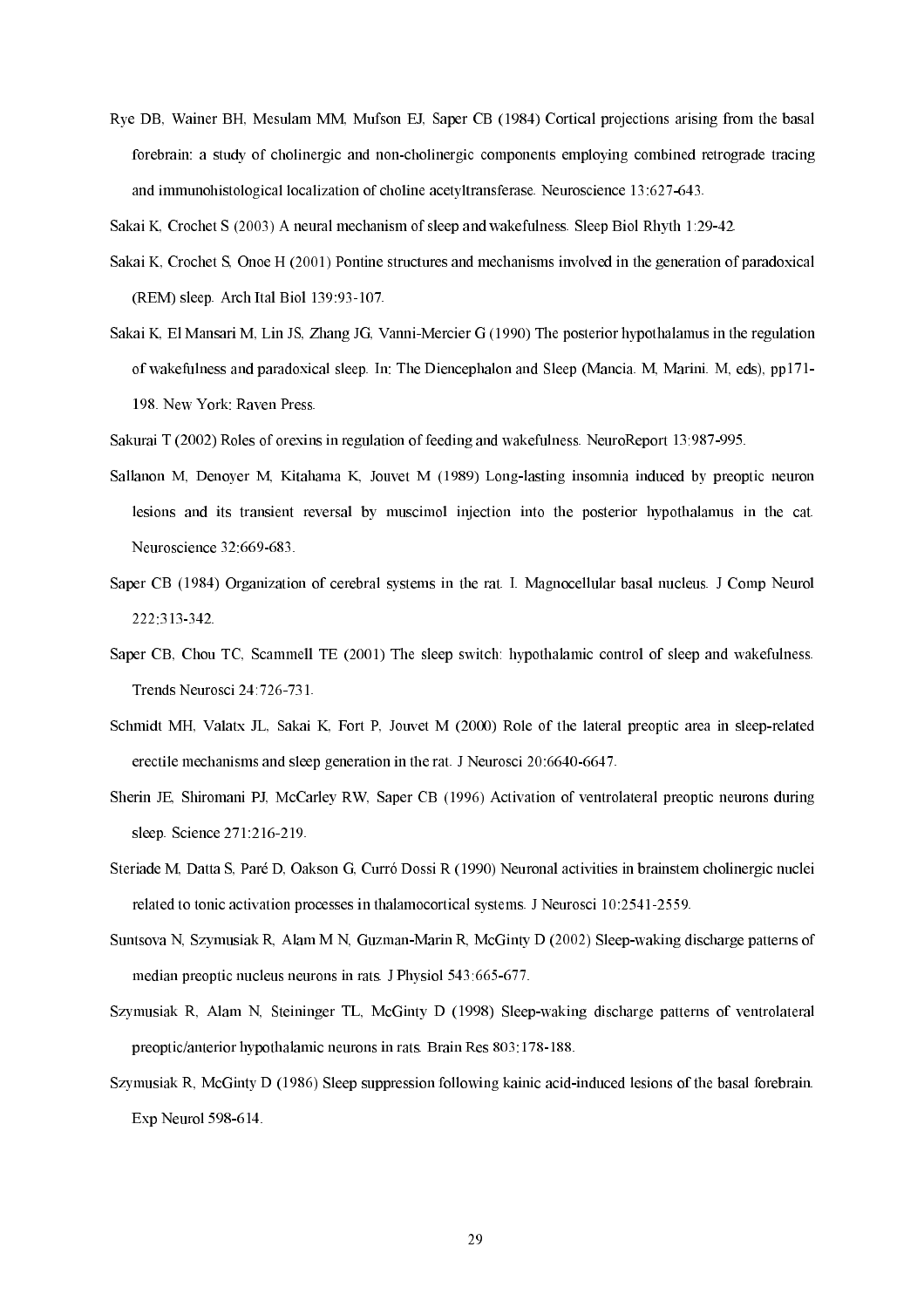- Szymusiak R, McGinty D (1986) Sleeprelated neuronal discharge in the basal forebrain of cats. Brain Res 370:8292.
- Szymusiak R, McGinty D (1989) Sleep-waking discharge of basal forebrain projection neurons in cats. Brain Res Bull 22:423-430.
- Szymusiak R, McGinty D (2000) Discharge patterns of neurons in cholinergic regions of the basal forebrain during waking and sleep. Behav Brain Res 115:171-182.
- Szymusiak R, Gvilia I, McGinty D (2007) Hypothalamic control of sleep. Sleep Med 8:291-301.
- Tago H, McGeer PL, Bruce G, Hersh L (1987) Distribution of choline acetyltransferase-containing neurons of the hypothalamus. Brain Res  $415:49-62$ .
- Takahashi K, Lin JS, Sakai K (2006) Nuronal activity of histaminergic tuberomammillary neurons during wake sleep states in the mouse. J Neurosci 26:10292-10298.
- Takahashi K, Lin JS, Sakai K (2008) Neuronal activity of orexin and non-orexin waking-active neurons during wake-sleep states in the mouse. Neuroscience 153:860-870.
- von Economo C (1930) Sleep as a problem of localization. J Nerv Ment Dis 71:249259.
- Yamanaka A, Muraki Y, Tsujino N, Goto K, Sakurai T (2003) Regulation of orexin neurons by the monoaminergic and cholinergic systems. Biochem Biophysi Res Commun 303:120-129.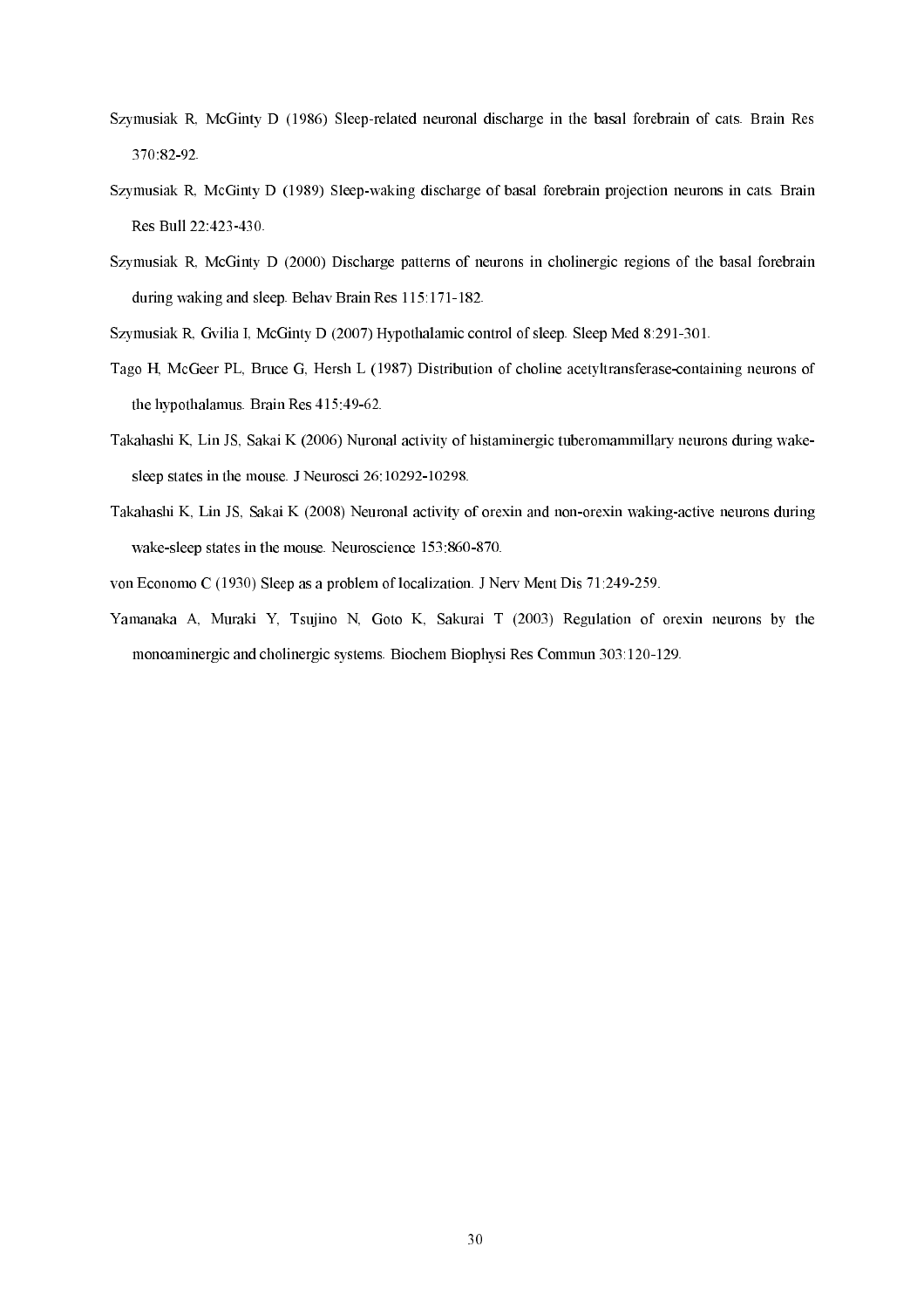# Figure legends

**Figure 1.** Camera lucida drawings of frontal sections (five different planes at 0.2 mm intervals rostral to caudal). (a-e) Distribution of ChAT-immunoreactive neurons (dots and circles). (f-j) the four groups of sleep-active neurons (squares, circles, circles with a central dot, and dots). (k-o) Distribution of waking-specific (squares), waking/PS-specific (circles), and waking/PS-active (dots and thick-lined circles) neurons. The dots and circles in a-e indicate heavily and faintly stained ChAT-immunoreactive neurons, respectively (see Tago et al., 1987). The large and small symbols indicate rapidly firing (fast) and slowly firing (slow) neurons, respectively. The thick lined circles in k, m, and o indicate W/PS-active neurons discharging in close relation to theta waves. 3V, third ventricle; ac, anterior commissure; AHA, anterior hypothalamic area; BST, bed nucleus of the stria terminalis; f, fornix; HDB, horizontal limb of the diagonal band of Broca; LA, lateroanterior hypothalamic nucleus; LH, lateral hypothalamic area; LPO, lateral preoptic area; MCPO, magnocellular preoptic nucleus; MPO, medial preoptic area; opt, optic tract; OX, optic chiasma; SCh, suprachiasmatic nucleus; SI, substantia innominata; SON, supraoptic nucleus; VLPO, ventrolateral preoptic nucleus; vlPOA, ventrolateral preoptic area; VP, ventral pallidum. Nomenclatures according to Paxinos and Franklin, 2001. Note that VLPO refers to different structures in the mouse and the rat (see Gallopin et al., 2000; Sherin et al., 1996), the latter being equivalent to that referred to as the vlPOA in the present account.

Figure 2. Activity of a representative fast SWS-specific neuron. Note the high frequency burst firing during SWS and cessation of discharge during both waking and PS. The trace showing the bursting discharges is expanded and shown in the box. The arrows indicate the state transitions.

Figure 3. Mean spontaneous discharge rate of SWS-specific (A), SWS/PS-specific (B), and PS-specific (C) neurons across the wake-sleep cycle. The SWS-specific neurons were subdivided into 2 groups on the basis of their high  $(\geq 9 \text{ Hz})$  or low ( $\leq 9\text{ Hz}$ ) spontaneous firing rates during SWS. The SWS/PS-specific neurons were also subdivided into 2 groups on the basis of their high ( $\geq 6$  Hz) or low ( $\leq 6$ Hz) spontaneous firing rates during SWS. Note that the difference in discharge rate across wake-sleep states was highly statistically significant ( $P \le 0.0001$ , Kruskal-Wallis) in each group. The differences between AW and OW in A and B and between D and SWS in A were not statistically significant ( $P > 0.05$ , Mann-Whitney), but all other differences between two successive states were significant ( $P \le 0.05$ , Mann-Whitney) in each group.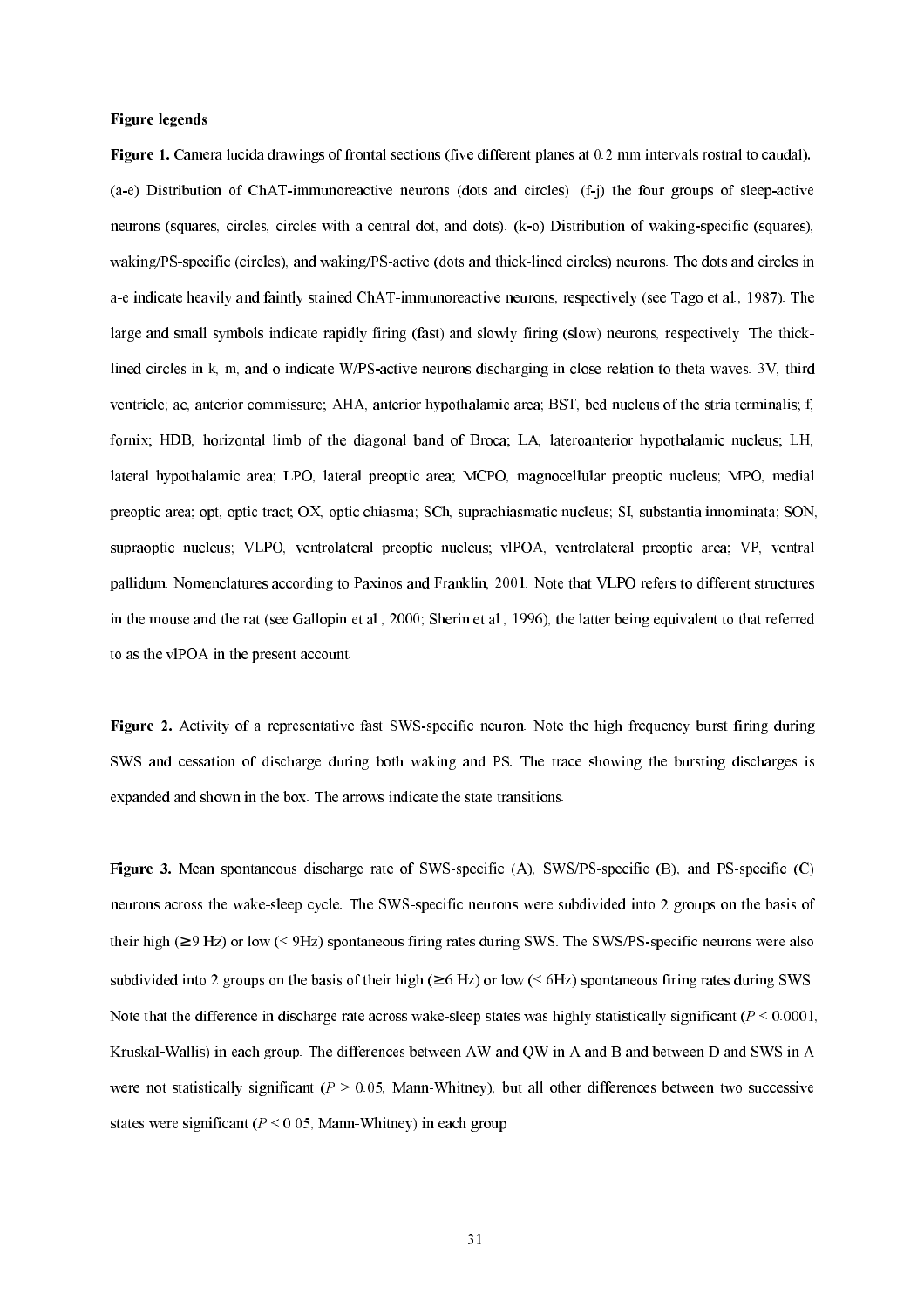3"86 Photomicrographs showing the distribution of ChATimmunoreactive neurons and the unit recording sites marked with Pontamine Sky Blue (arrows). In a, the arrowheads indicate faintly labeled ChAT immunoreactive neurons, while the arrow indicates the recording site of a waking-specific neuron. The left and right arrows in b indicate the recording sites of an SWS-specific and an SWS/PS-specific neuron, respectively. HDB, horizontal limb of the diagonal band of Broca; LPO, lateral preoptic area; vlPOA, ventrolateral preoptic area.

Figure 5. Discharge pattern of SWS-specific (A1, B1, and C1), W-specific (A2 and B2), and TI-Ss (C2) neurons during wake-sleep state transitions.

The dashed lines indicate the state transitions. During the transitions from SWS to W (A) and W to D (B), onset of W was defined by the first sign of EEG desynchronization (activation), while sleep onset was defined by the first appearance of synchronized (deactivated) EEG. During the transition from SWS to PS (C), PS onset was defined by the appearance of continuous rhythmic theta waves on the cortical EEG.

**Figure 6.** Discharge pattern of the five groups of neurons in response to an arousing sound stimulus given during sleep. Note the suppression of discharge in the sleep-specific neurons and the excitatory response in the Wspecific and W/PS-specific neurons.

**Figure** 7. Mean time course of the discharge rate for the five groups of BFB/POA sleep-specific, W-specific, and W/PS-specific neurons and the group of TM W-specific HA neurons at the transition from SWS to waking (upper panel) and from waking to drowsy state (lower panel). Each group is represented by a particular symbol, as indicated on the Figure. The pooled mean frequency with 0.1s bins was obtained from more than 34 transitions observed in 4 HA neurons and 4 or 5 neurons of each POA/BFB neuron group. 0 indicates the onset of EEG activation in the upper panel and the onset of EEG synchronization (deactivation) in the lower panel (see Figs. 5A, 5B, and 9 for details). The statistical significance of the difference between the discharge rate going from SWS to W (upper panel) or from W to drowsy state (lower panel) and the reference discharge rate obtained from the 0.6s periods of SWS or W, 3 to 2.4 sec prior to the onset of the state transition was examined. The arrows indicate the first point at which a statistically significant decrease in firing rate was observed (Mann Whitney).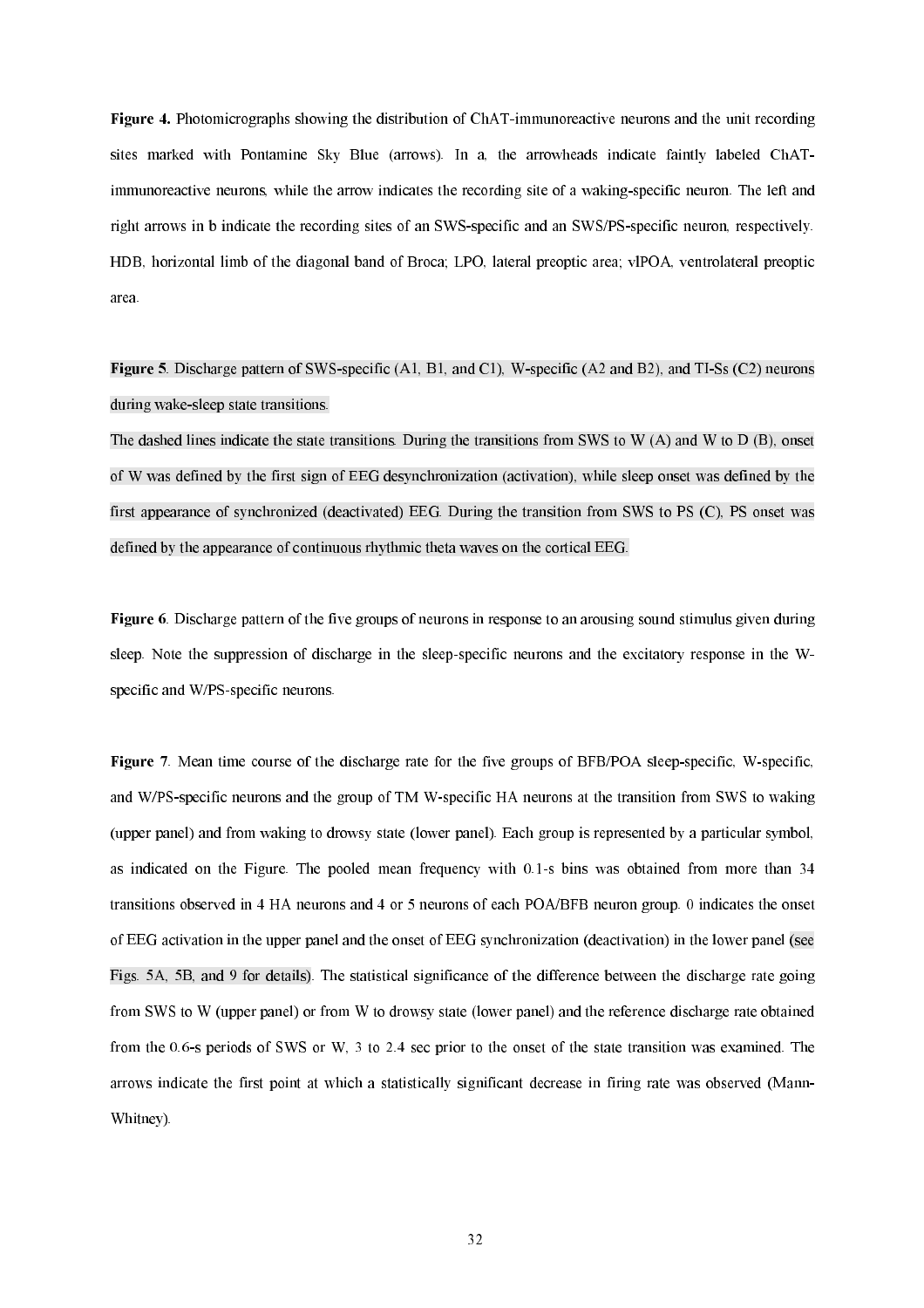Figure 8. Discharge pattern (A) and mean time course of the discharge rate (B) of the three groups of POA/BFB neurons during the transition from SWS to PS. The pooled mean frequency with 0.5-s bins was obtained from 22 transitions from 22 SWS-specific neurons (squares), 26 from 26 TI-Ss neurons (black dots), and 11 from 10 TI-Rs neurons (grey dots). 0 indicates the onset of appearance of continuous rhythmic theta waves (see Fig. 5C for details). The statistical significance of the difference between the discharge rate on going from SWS to PS and the reference discharge rate obtained from the 3-s periods of SWS or W, 10 to 7 sec prior to the onset of the state transition was examined. The arrows indicate the first point at which a statistically significant change in firing rate was observed (Mann-Whitney).

**Figure 9.** Activity of a representative fast SWS/PS-specific neuron. Note the single spike or cluster discharge during both SWS and PS and complete cessation of discharge during waking. The trace showing the W-D transition (indicated by the bar) is expanded and shown in the box. The dashed lines in the box and the unlabeled arrows indicate the state transitions, while the arrows with an "s" indicate the arousing sound stimulus.

**Figure 10.** Activity of a representative PS-specific neuron. Note that activity is highest during PS, the cell being completely silent during W and discharging at a low rate during SWS. The unlabeled arrows indicate the state transitions, while the arrows with a "t" indicate active waking elicited by touching the tail with a soft brush. The 4 traces in A are from the continuous period indicated by the bar under "a" in B.

Figure 11. Activity of a representative W-specific neuron. Note the single spike or cluster discharge during waking and cessation of discharge during both SWS and PS. The arrows indicate the state transitions.

Figure 12. Mean spontaneous discharge rate of the rapidly ( $\geq$  9 Hz) or slowly ( $\leq$  9 Hz) discharging W-specific (A), slowly (< 10 Hz) discharging W/PS-active (B), and rapidly ( $\geq$  10 Hz) discharging W/PS-active (C) neurons across the wake-sleep cycle. Both the slow and fast W/PS-active neurons were subdivided into 2 groups on the basis of their specific (TI-Ss and TI-Rs) or nonspecific (TI-S and TI-R) firing patterns during EEG activation in waking and PS. Note that the difference in discharge rate across the wake-sleep states was highly statistically significant ( $P < 0.0001$ , Kruskal-Wallis) in each group. In A, the difference between the discharge rate in AW and QW was not statistically significant ( $P > 0.05$ , Mann-Whitney) in either group, nor was the difference between the discharge rate in SWS and PS. In B, the difference between AW and QW was not statistically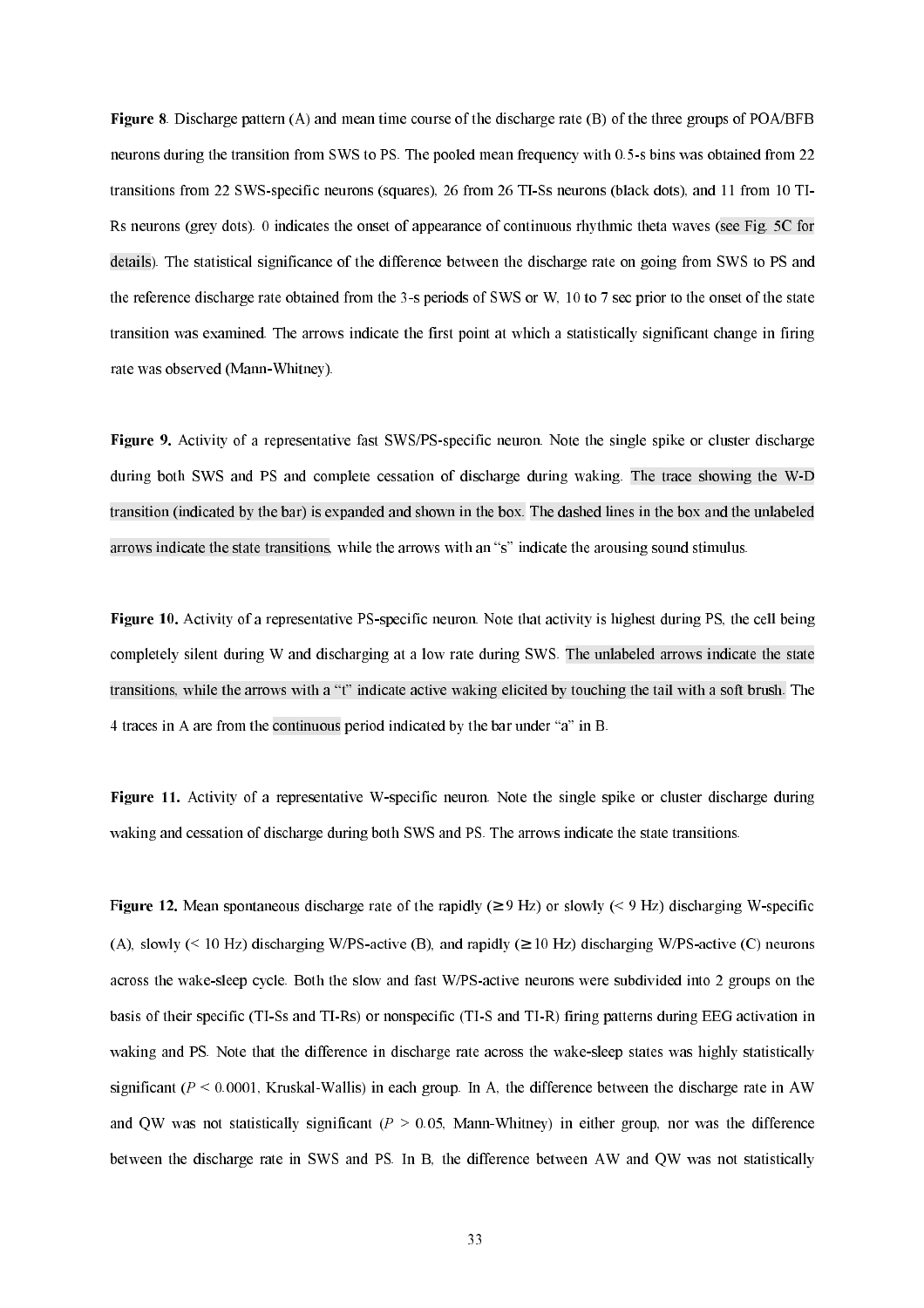significant ( $P > 0.05$ , Mann-Whitney) in the TI-S group, but was significant ( $P < 0.05$ , Mann-Whitney) in the TI-Ss group. In C, the difference between AW and QW was not statistically significant ( $P > 0.05$ , Mann-Whitney) in either group, nor was the difference between D and SWS. Note also that, in B and C, the difference between AW and PS was not statistically significant ( $P > 0.05$ , Mann-Whitney). In all other cases, the difference between two successive states was significant  $(P \le 0.05$ , Mann-Whitney) in each group.

Figure 13. Activity of simultaneously recorded SWS/PS-specific (SWS/PSs) and W-specific (Ws) neurons across the sleepwaking states. Note the inverse relationship of the unit activity of these two cells. The period of state transitions seen in A (indicated by the bar with "b") is expanded and shown in B. The trace at the transition from SWS to waking in B is further expanded and shown in the box. The arrows in B indicate the state transitions.

**Figure 14.** Activity of a representative TI-Ss neuron (A) and the spike shape of TI-Ss (B) and TI-Rs (C) neurons. Note the single spike tonic discharge during both waking and PS and cessation of discharge during SWS. Note also that the TI-Ss neuron shows a triphasic broad action potential, whereas the TI-Rs neuron (same as in Fig. 14) shows a biphasic narrow action potential. The arrows indicate the state transitions. D1-D4 indicate the duration of the averaged action potential measured from onset (t0) to the positive peak (D1), the first zero crossing (D2), the negative peak (D3), and the second zero crossing (D4).

**Figure 15.** Activity of a representative TI-Rs neuron. Note the single spike or cluster discharge during W and the high frequency burst firing during PS. The arrow indicates the transition from W to D, while the arrowhead indicates the transition from SWS to W.

**Figure 16.** Activity and analysis of a representative TI-Rs neuron during PS. Note the rhythmic bursting activity in close relation to theta waves (upper trace), as seen in the peri-theta wave spike histogram (lower trace).

Figure 17. Antidromic responses of a TI-Ss neuron following stimulation of the medial frontal cortex. A, Antidromic action potentials and a collision (shown by arrowhead) with a spontaneous action potential. Four superimposed sweeps. B, Antidromic action potentials (1, 2) and collisions with a spontaneous action potential (3, 4). Note the fixed latency of the antidromic responses in B1 (five superimposed sweeps).